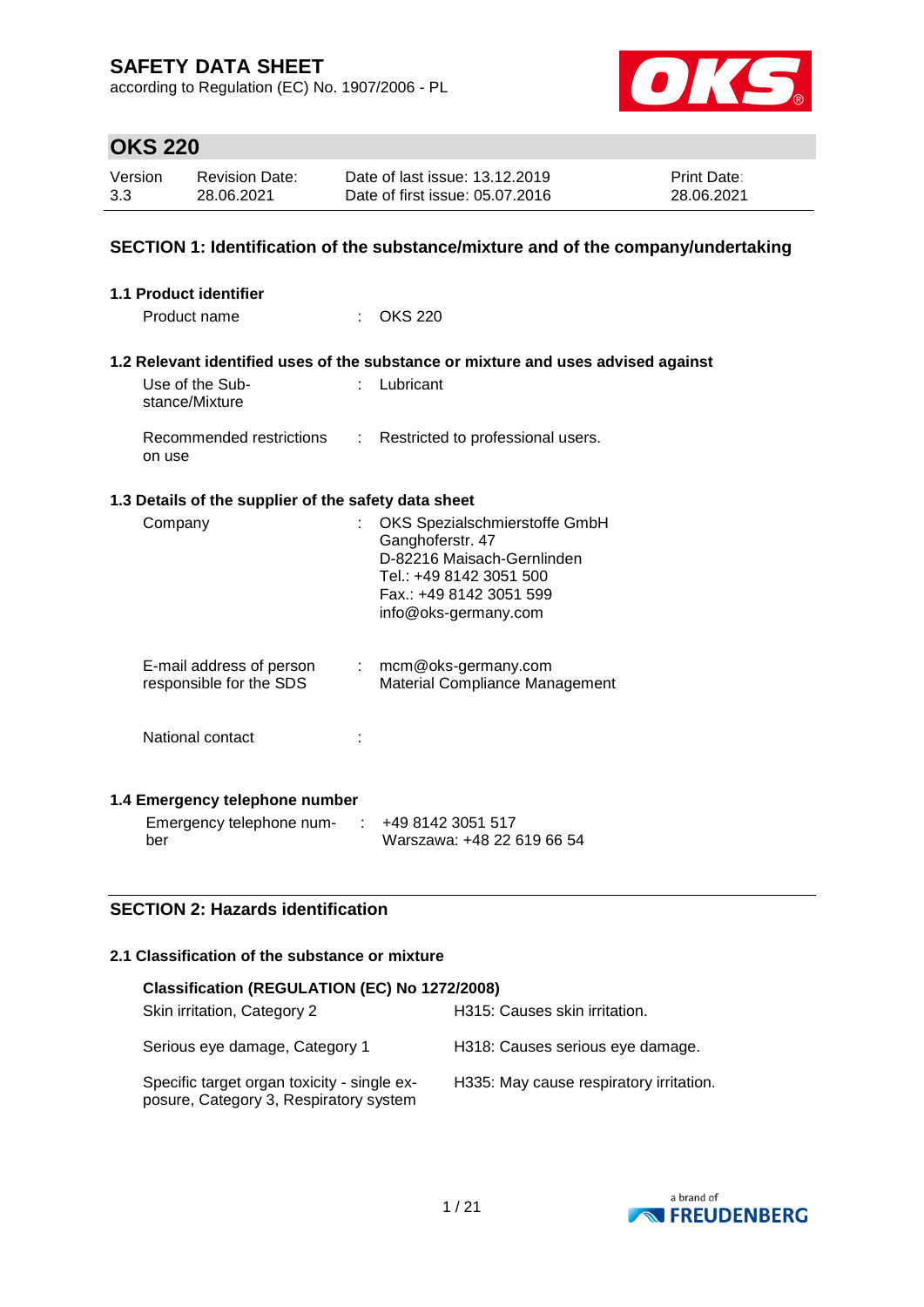according to Regulation (EC) No. 1907/2006 - PL



## **OKS 220**

| Version | Revision Date: | Date of last issue: 13.12.2019  | <b>Print Date:</b> |
|---------|----------------|---------------------------------|--------------------|
| 3.3     | 28.06.2021     | Date of first issue: 05.07.2016 | 28.06.2021         |

### **2.2 Label elements**

| Labelling (REGULATION (EC) No 1272/2008) |  |                             |                                                                                                                                                                                        |  |
|------------------------------------------|--|-----------------------------|----------------------------------------------------------------------------------------------------------------------------------------------------------------------------------------|--|
| Hazard pictograms                        |  |                             |                                                                                                                                                                                        |  |
| Signal word                              |  | Danger                      |                                                                                                                                                                                        |  |
| <b>Hazard statements</b>                 |  | H315<br>H318<br>H335        | Causes skin irritation.<br>Causes serious eye damage.<br>May cause respiratory irritation.                                                                                             |  |
| Precautionary statements                 |  | <b>Prevention:</b>          |                                                                                                                                                                                        |  |
|                                          |  | P <sub>264</sub><br>P280    | Wash skin thoroughly after handling.<br>Wear protective gloves/ eye protection/ face<br>protection.                                                                                    |  |
|                                          |  | <b>Response:</b>            |                                                                                                                                                                                        |  |
|                                          |  | P304 + P340 + P312          | IF INHALED: Remove person to fresh<br>air and keep comfortable for breathing. Call<br>a POISON CENTER/ doctor if you feel un-<br>well.                                                 |  |
|                                          |  | $P305 + P351 + P338 + P310$ | IF IN EYES: Rinse cautiously<br>with water for several minutes. Remove<br>contact lenses, if present and easy to do.<br>Continue rinsing. Immediately call a<br>POISON CENTER/ doctor. |  |
|                                          |  | Storage:                    |                                                                                                                                                                                        |  |
|                                          |  | P403 + P233                 | Store in a well-ventilated place. Keep con-<br>tainer tightly closed.                                                                                                                  |  |
|                                          |  | P405                        | Store locked up.                                                                                                                                                                       |  |

Hazardous components which must be listed on the label: calcium dihydroxide

### **2.3 Other hazards**

This substance/mixture contains no components considered to be either persistent, bioaccumulative and toxic (PBT), or very persistent and very bioaccumulative (vPvB) at levels of 0.1% or higher.

### **SECTION 3: Composition/information on ingredients**

#### **3.2 Mixtures**

| Chemical nature | Synthetic hydrocarbon oil |
|-----------------|---------------------------|
|                 | Molybdenum disulfide      |
|                 | solid lubricant           |

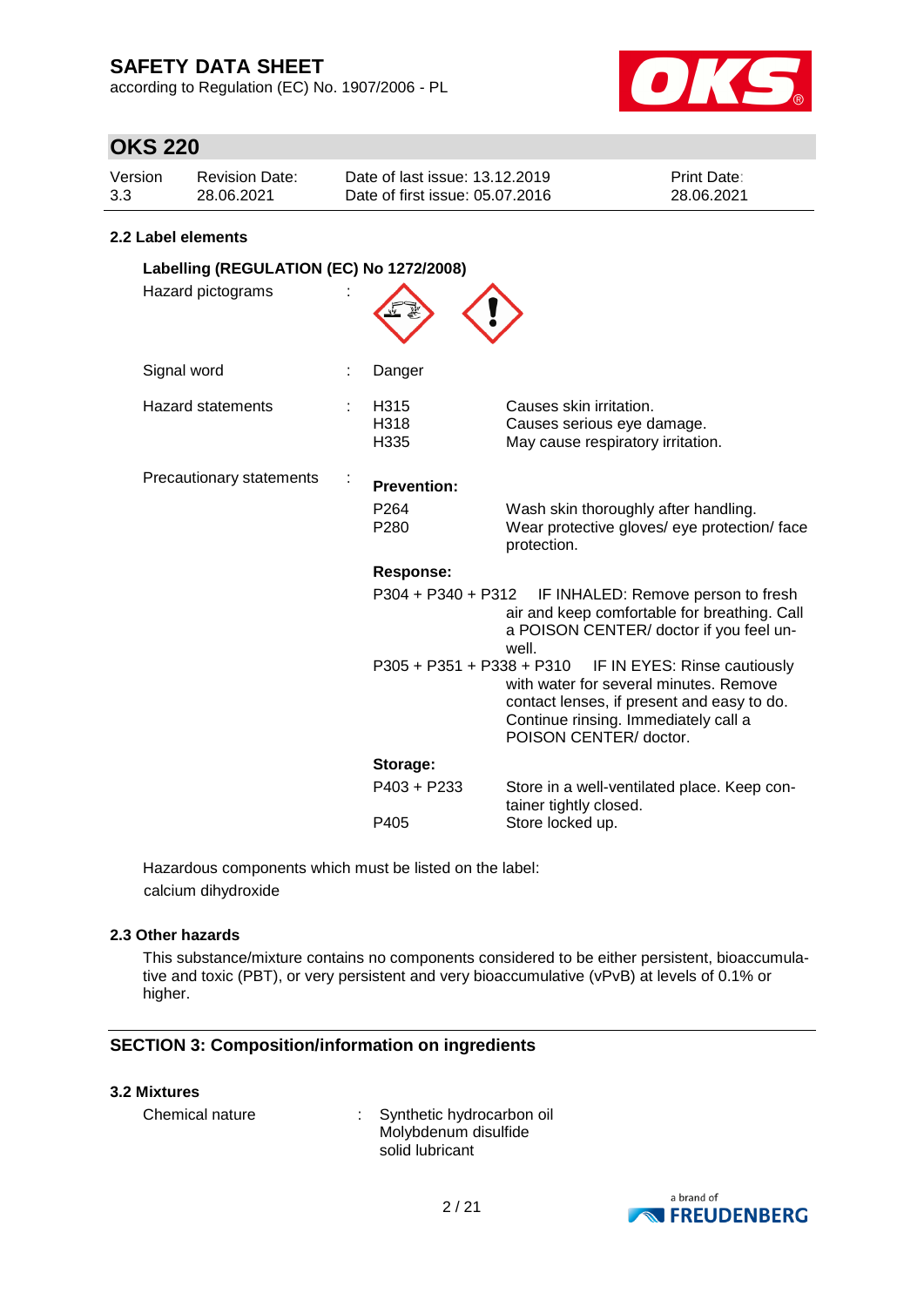according to Regulation (EC) No. 1907/2006 - PL



## **OKS 220**

| Version | <b>Revision Date:</b> | Date of last issue: 13.12.2019  | <b>Print Date:</b> |
|---------|-----------------------|---------------------------------|--------------------|
| 3.3     | 28.06.2021            | Date of first issue: 05.07.2016 | 28.06.2021         |

### **Components**

| Chemical name                                | CAS-No.<br>EC-No.<br>Index-No.<br><b>Registration number</b> | Classification                                          | Concentration<br>limits<br>M-Factor<br><b>Notes</b> | Concentration<br>(% w/w) |
|----------------------------------------------|--------------------------------------------------------------|---------------------------------------------------------|-----------------------------------------------------|--------------------------|
| calcium dihydroxide                          | 1305-62-0<br>215-137-3<br>01-2119475151-45-<br><b>XXXX</b>   | Skin Irrit.2; H315<br>Eye Dam.1; H318<br>STOT SE3; H335 |                                                     | $>= 20 - < 30$           |
| Substances with a workplace exposure limit : |                                                              |                                                         |                                                     |                          |
| molybdenum disul-<br>phide                   | 1317-33-5<br>215-263-9                                       | Not classified                                          |                                                     | $>= 20 - < 30$           |
| Graphite                                     | 7782-42-5<br>231-955-3                                       | Not classified                                          |                                                     | $>= 1 - 10$              |

For explanation of abbreviations see section 16.

### **SECTION 4: First aid measures**

#### **4.1 Description of first aid measures**

| If inhaled              | : Remove person to fresh air. If signs/symptoms continue, get<br>medical attention.<br>Keep patient warm and at rest.<br>If unconscious, place in recovery position and seek medical<br>advice.<br>Keep respiratory tract clear.<br>If breathing is irregular or stopped, administer artificial respira-<br>tion. |
|-------------------------|-------------------------------------------------------------------------------------------------------------------------------------------------------------------------------------------------------------------------------------------------------------------------------------------------------------------|
| In case of skin contact | : Take off all contaminated clothing immediately.<br>Wash off immediately with soap and plenty of water.<br>Get medical attention immediately if irritation develops and<br>persists.<br>Wash clothing before reuse.<br>Thoroughly clean shoes before reuse.                                                      |
| In case of eye contact  | : Rinse immediately with plenty of water, also under the eyelids,<br>for at least 10 minutes.<br>Get medical attention immediately.                                                                                                                                                                               |
| If swallowed            | Move the victim to fresh air.<br>If unconscious, place in recovery position and seek medical<br>advice.<br>Keep respiratory tract clear.                                                                                                                                                                          |

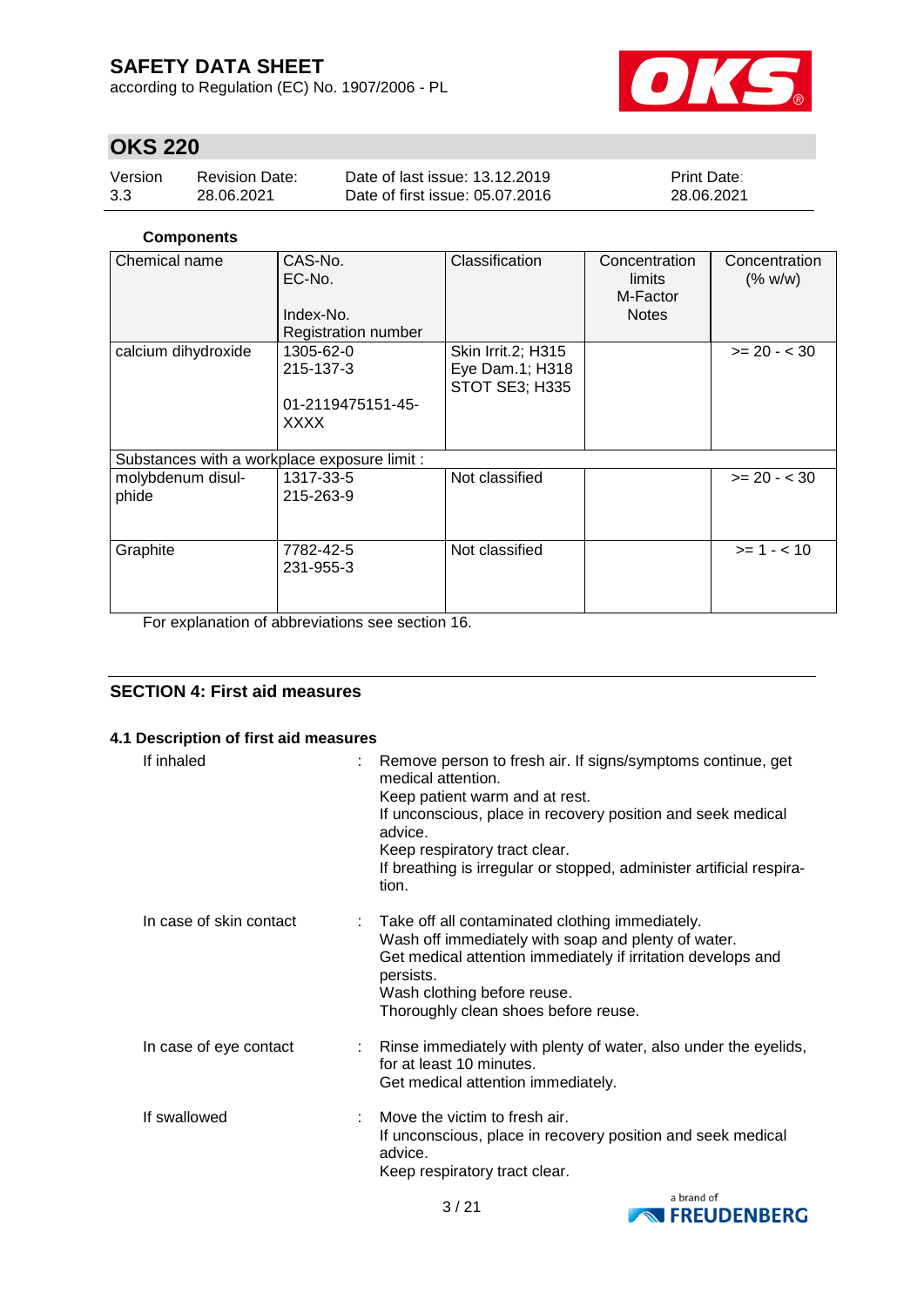according to Regulation (EC) No. 1907/2006 - PL



| <b>OKS 220</b>              |                                                                                |  |                                                                                                          |                                  |  |
|-----------------------------|--------------------------------------------------------------------------------|--|----------------------------------------------------------------------------------------------------------|----------------------------------|--|
| Version<br>3.3 <sub>2</sub> | <b>Revision Date:</b><br>28.06.2021                                            |  | Date of last issue: 13.12.2019<br>Date of first issue: 05.07.2016                                        | <b>Print Date:</b><br>28.06.2021 |  |
|                             |                                                                                |  | Do not induce vomiting without medical advice.<br>Never give anything by mouth to an unconscious person. |                                  |  |
|                             |                                                                                |  | 4.2 Most important symptoms and effects, both acute and delayed                                          |                                  |  |
| Symptoms                    |                                                                                |  | Skin contact may provoke the following symptoms:<br>Erythema                                             |                                  |  |
| <b>Risks</b>                |                                                                                |  | Causes skin irritation.                                                                                  |                                  |  |
|                             | 4.3 Indication of any immediate medical attention and special treatment needed |  |                                                                                                          |                                  |  |
| Treatment                   |                                                                                |  | Treat symptomatically.                                                                                   |                                  |  |

### **SECTION 5: Firefighting measures**

| 5.1 Extinguishing media<br>Suitable extinguishing media   | $\sim$                     | Use water spray, alcohol-resistant foam, dry chemical or car-<br>bon dioxide.                                                                                           |
|-----------------------------------------------------------|----------------------------|-------------------------------------------------------------------------------------------------------------------------------------------------------------------------|
| Unsuitable extinguishing<br>media                         | $\mathcal{L}^{\text{max}}$ | High volume water jet                                                                                                                                                   |
| 5.2 Special hazards arising from the substance or mixture |                            |                                                                                                                                                                         |
| Hazardous combustion prod- : Carbon oxides<br>ucts        |                            | Sulphur oxides<br>Metal oxides                                                                                                                                          |
| 5.3 Advice for firefighters                               |                            |                                                                                                                                                                         |
| Special protective equipment :<br>for firefighters        |                            | In the event of fire, wear self-contained breathing apparatus.<br>Use personal protective equipment. Exposure to decomposi-<br>tion products may be a hazard to health. |
| Further information                                       |                            | Standard procedure for chemical fires.                                                                                                                                  |

### **SECTION 6: Accidental release measures**

### **6.1 Personal precautions, protective equipment and emergency procedures**

| Personal precautions | : Evacuate personnel to safe areas.<br>Use the indicated respiratory protection if the occupational<br>exposure limit is exceeded and/or in case of product release<br>(dust).<br>Do not breathe vapours, aerosols.<br>Refer to protective measures listed in sections 7 and 8. |
|----------------------|---------------------------------------------------------------------------------------------------------------------------------------------------------------------------------------------------------------------------------------------------------------------------------|
|----------------------|---------------------------------------------------------------------------------------------------------------------------------------------------------------------------------------------------------------------------------------------------------------------------------|

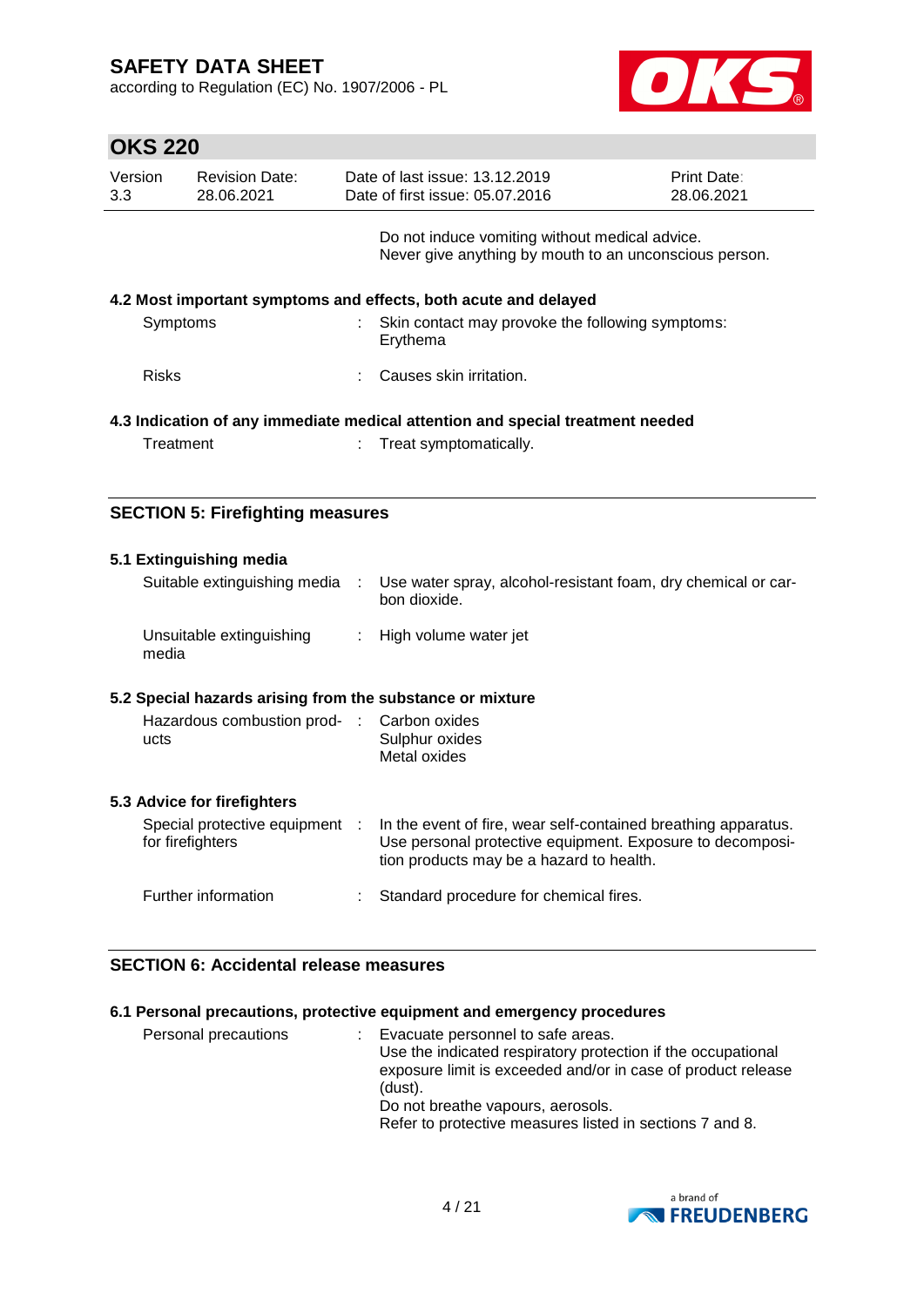according to Regulation (EC) No. 1907/2006 - PL



### **OKS 220**

| Version | <b>Revision Date:</b> | Date of last issue: 13.12.2019  | <b>Print Date:</b> |
|---------|-----------------------|---------------------------------|--------------------|
| 3.3     | 28.06.2021            | Date of first issue: 05.07.2016 | 28.06.2021         |

### **6.2 Environmental precautions**

| Environmental precautions | : Try to prevent the material from entering drains or water<br>courses.<br>Local authorities should be advised if significant spillages<br>cannot be contained. |
|---------------------------|-----------------------------------------------------------------------------------------------------------------------------------------------------------------|
|---------------------------|-----------------------------------------------------------------------------------------------------------------------------------------------------------------|

### **6.3 Methods and material for containment and cleaning up**

- Methods for cleaning up : Clean up promptly by sweeping or vacuum.
	- Keep in suitable, closed containers for disposal.

### **6.4 Reference to other sections**

For personal protection see section 8.

### **SECTION 7: Handling and storage**

### **7.1 Precautions for safe handling**

| Advice on safe handling                                          | Do not use in areas without adequate ventilation.<br>In case of insufficient ventilation, wear suitable respiratory<br>equipment.<br>Avoid contact with skin and eyes.<br>For personal protection see section 8.<br>Smoking, eating and drinking should be prohibited in the ap-<br>plication area.<br>Wash hands and face before breaks and immediately after<br>handling the product.<br>Do not get in eyes or mouth or on skin.<br>Do not get on skin or clothing.<br>Do not ingest.<br>Do not repack.<br>These safety instructions also apply to empty packaging which<br>may still contain product residues.<br>Keep container closed when not in use. |
|------------------------------------------------------------------|-------------------------------------------------------------------------------------------------------------------------------------------------------------------------------------------------------------------------------------------------------------------------------------------------------------------------------------------------------------------------------------------------------------------------------------------------------------------------------------------------------------------------------------------------------------------------------------------------------------------------------------------------------------|
| Hygiene measures                                                 | Wash face, hands and any exposed skin thoroughly after<br>handling.                                                                                                                                                                                                                                                                                                                                                                                                                                                                                                                                                                                         |
| 7.2 Conditions for safe storage, including any incompatibilities |                                                                                                                                                                                                                                                                                                                                                                                                                                                                                                                                                                                                                                                             |
| Requirements for storage<br>areas and containers                 | Store in original container. Keep container closed when not in<br>use. Keep in a dry, cool and well-ventilated place. Containers<br>which are opened must be carefully resealed and kept upright<br>to prevent leakage. Store in accordance with the particular<br>national regulations. Keep in properly labelled containers.                                                                                                                                                                                                                                                                                                                              |
| 7.3 Specific end use(s)<br>Specific use(s)                       | Specific instructions for handling, not required.                                                                                                                                                                                                                                                                                                                                                                                                                                                                                                                                                                                                           |

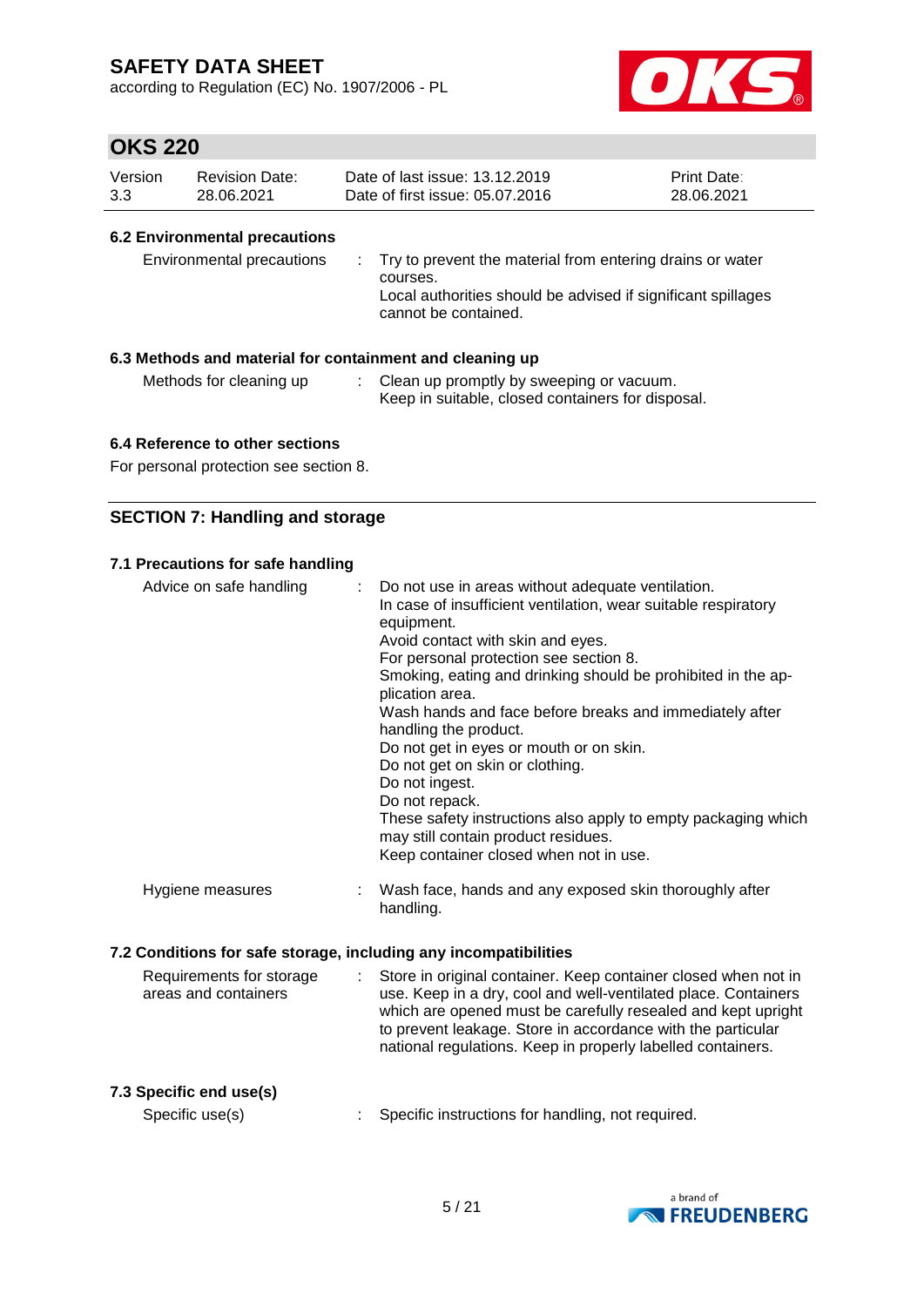according to Regulation (EC) No. 1907/2006 - PL



# **OKS 220**

| Version | <b>Revision Date:</b> | Date of last issue: 13.12.2019  | <b>Print Date:</b> |
|---------|-----------------------|---------------------------------|--------------------|
| 3.3     | 28.06.2021            | Date of first issue: 05.07.2016 | 28.06.2021         |

### **SECTION 8: Exposure controls/personal protection**

#### **8.1 Control parameters**

#### **Occupational Exposure Limits**

| Components          | CAS-No.    | Value type (Form<br>of exposure) | Control parameters | <b>Basis</b>   |
|---------------------|------------|----------------------------------|--------------------|----------------|
| molybdenum di-      | 1317-33-5  | <b>NDS</b>                       | $4$ mg/m $3$       | PL OEL         |
| sulphide            |            |                                  | (Molybdenum)       | $(2018-07-07)$ |
|                     |            | <b>NDSch</b>                     |                    | PL OEL         |
|                     |            |                                  | $10$ mg/m $3$      |                |
|                     |            |                                  | (Molybdenum)       | $(2018-07-07)$ |
| calcium dihydrox-   | 1305-62-0  | NDS (inhalable                   | $2$ mg/m $3$       | PL OEL         |
| ide                 |            | fraction)                        |                    | $(2018-07-07)$ |
|                     |            | NDS (respirable                  | 1 $mg/m3$          | PL OEL         |
|                     |            | fraction)                        |                    | $(2018-07-07)$ |
|                     |            | NDSch (inhalable                 | $6$ mg/m $3$       | PL OEL         |
|                     |            | fraction)                        |                    | $(2018-07-07)$ |
|                     |            | NDSch (respira-                  | $4$ mg/m $3$       | PL OEL         |
|                     |            | ble fraction)                    |                    | $(2018-07-07)$ |
|                     |            | <b>TWA (Respirable</b>           | 1 $mg/m3$          | 2017/164/EU    |
|                     |            | fraction)                        |                    | (2017-02-01)   |
| Further information | Indicative |                                  |                    |                |
|                     |            | STEL (Respira-                   | $4$ mg/m $3$       | 2017/164/EU    |
|                     |            | ble fraction)                    |                    | (2017-02-01)   |
| Further information | Indicative |                                  |                    |                |
| Graphite            | 7782-42-5  | NDS (inhalable                   | $4$ mg/m $3$       | PL OEL         |
|                     |            | fraction)                        |                    | $(2018-07-07)$ |
|                     |            | NDS (respirable                  | 1 $mg/m3$          | PL OEL         |
|                     |            | fraction)                        |                    | $(2018-07-07)$ |

#### **Derived No Effect Level (DNEL) according to Regulation (EC) No. 1907/2006:**

| Substance name                                             | End Use | Exposure routes | Potential health ef-<br>fects | Value                 |
|------------------------------------------------------------|---------|-----------------|-------------------------------|-----------------------|
| Benzene, mono-C10-<br>13-alkyl derivs., distn.<br>residues | Workers | Inhalation      | Long-term systemic<br>effects | $3,2$ mg/m $3$        |
|                                                            | Workers | Skin contact    | Long-term systemic<br>effects | $4,3$ mg/kg<br>bw/day |
| calcium dihydroxide                                        | Workers | Inhalation      | Long-term local ef-<br>fects  | 1 mg/m $3$            |
|                                                            | Workers | Inhalation      | Acute local effects           | 4 mg/m $3$            |
| Graphite                                                   | Workers | Inhalation      | Long-term local ef-<br>fects  | $1,2$ mg/m $3$        |

### **Predicted No Effect Concentration (PNEC) according to Regulation (EC) No. 1907/2006:**

| Substance name             | <b>Environmental Compartment</b>          | Value            |
|----------------------------|-------------------------------------------|------------------|
| Benzene, mono-C10-13-alkyl | Fresh water                               | $0,001$ mg/l     |
| derivs., distn. residues   |                                           |                  |
|                            | Intermittent use/release                  | $0,001$ mg/l     |
|                            | Marine water                              | $0 \text{ mg/l}$ |
|                            | Microbiological Activity in Sewage Treat- | $2$ mg/l         |

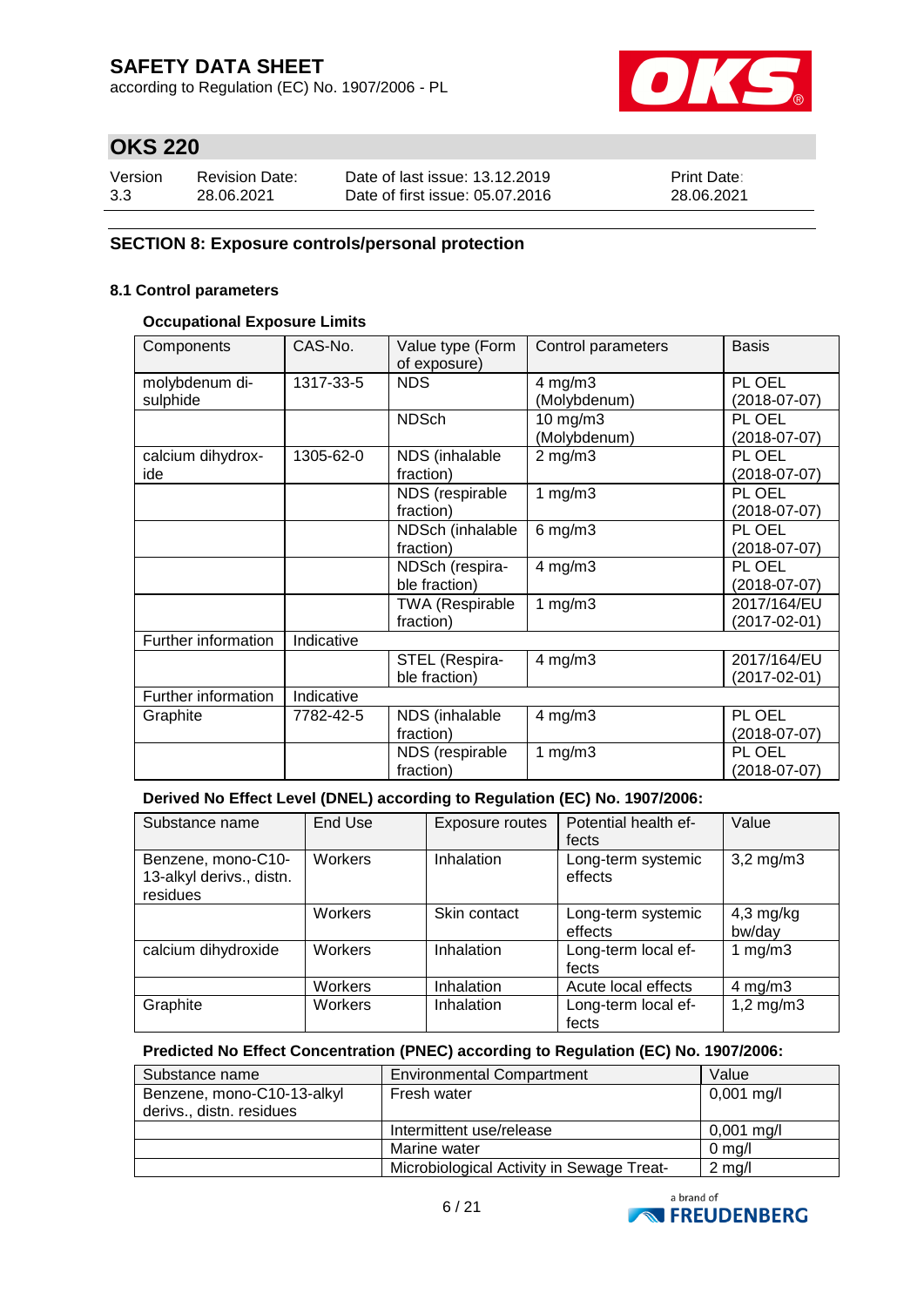according to Regulation (EC) No. 1907/2006 - PL



## **OKS 220**

| Version | <b>Revision Date:</b> | Date of last issue: 13.12.2019  | <b>Print Date:</b> |
|---------|-----------------------|---------------------------------|--------------------|
| 3.3     | 28.06.2021            | Date of first issue: 05.07.2016 | 28.06.2021         |

|                     | ment Systems                              |                     |
|---------------------|-------------------------------------------|---------------------|
|                     | Fresh water sediment                      | $1,65$ mg/kg        |
|                     | Marine sediment                           | $0,165$ mg/kg       |
|                     | Soil                                      | 0,329 mg/kg         |
| calcium dihydroxide | Fresh water                               | $0,49$ mg/l         |
|                     | Marine water                              | $0,32 \text{ mg/l}$ |
|                     | Intermittent use/release                  | $0,49$ mg/l         |
|                     | Microbiological Activity in Sewage Treat- | $3$ mg/l            |
|                     | ment Systems                              |                     |
|                     | Soil                                      | 1080 mg/kg          |

#### **8.2 Exposure controls**

#### **Engineering measures**

Effective exhaust ventilation system

### **Personal protective equipment**

| Eye protection                                                        | Tightly fitting safety goggles                                                                                                                                                                                                                                                                                                              |
|-----------------------------------------------------------------------|---------------------------------------------------------------------------------------------------------------------------------------------------------------------------------------------------------------------------------------------------------------------------------------------------------------------------------------------|
| Hand protection<br>Material<br>Break through time<br>Protective index | butyl-rubber<br>$:$ > 10 min<br>: Class 1                                                                                                                                                                                                                                                                                                   |
| Remarks                                                               | Wear protective gloves. The break through time depends<br>amongst other things on the material, the thickness and the<br>type of glove and therefore has to be measured for each<br>case.<br>The selected protective gloves have to satisfy the specifica-<br>tions of Regulation (EU) 2016/425 and the standard EN 374<br>derived from it. |
| Respiratory protection                                                | Not required; except in case of aerosol formation.                                                                                                                                                                                                                                                                                          |
| Filter type                                                           | Filter type A-P                                                                                                                                                                                                                                                                                                                             |
| Protective measures                                                   | The type of protective equipment must be selected according<br>to the concentration and amount of the dangerous substance<br>at the specific workplace.<br>Choose body protection in relation to its type, to the concen-<br>tration and amount of dangerous substances, and to the spe-<br>cific work-place.                               |

### **SECTION 9: Physical and chemical properties**

#### **9.1 Information on basic physical and chemical properties**

| Appearance | : paste |
|------------|---------|
| Colour     | : black |

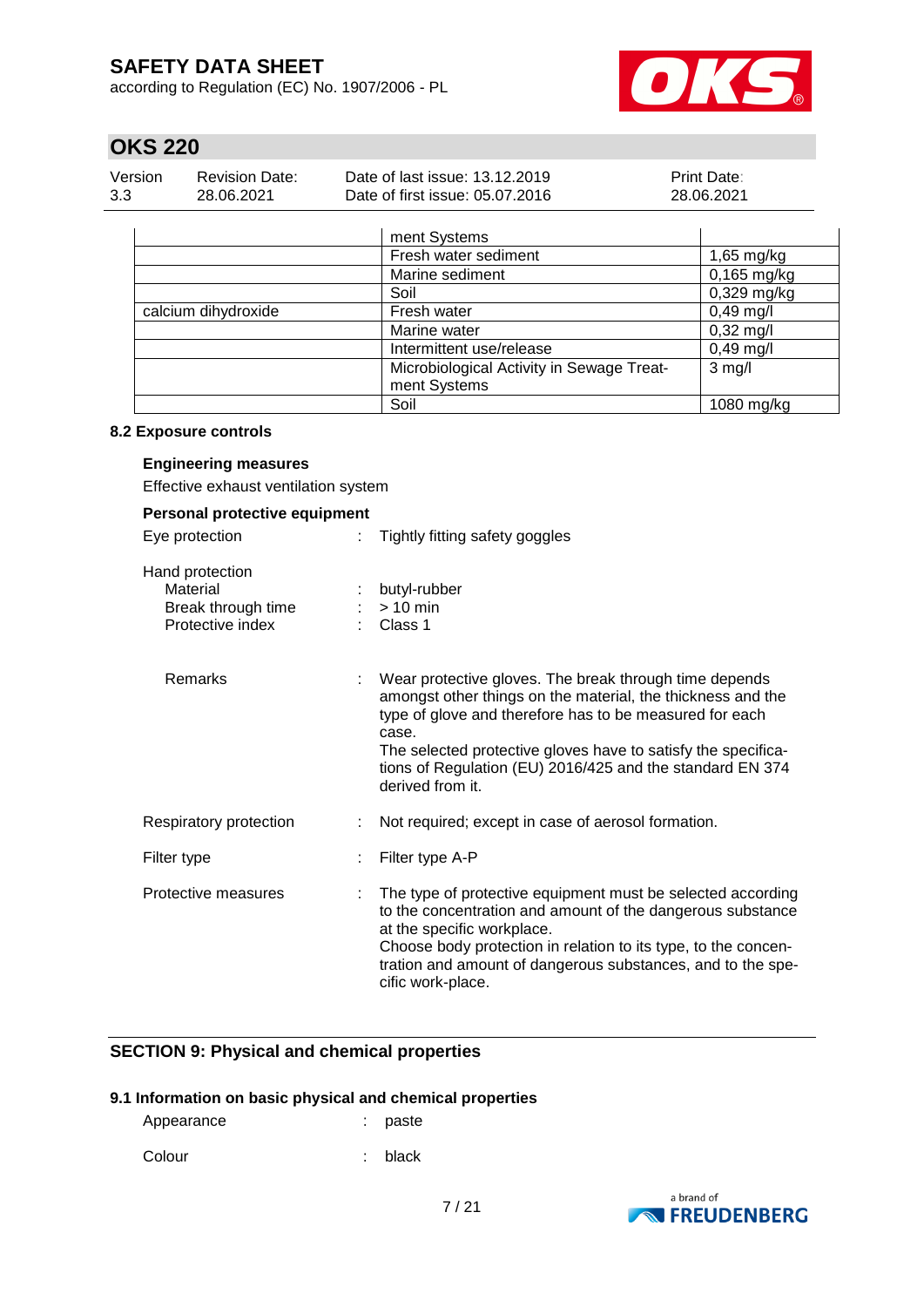according to Regulation (EC) No. 1907/2006 - PL



| Version<br>3.3 |                     | <b>Revision Date:</b><br>28.06.2021                 |                               | Date of last issue: 13.12.2019<br>Date of first issue: 05.07.2016      | <b>Print Date:</b><br>28.06.2021 |
|----------------|---------------------|-----------------------------------------------------|-------------------------------|------------------------------------------------------------------------|----------------------------------|
|                |                     |                                                     |                               |                                                                        |                                  |
|                | Odour               |                                                     |                               | characteristic                                                         |                                  |
|                |                     | <b>Odour Threshold</b>                              |                               | No data available                                                      |                                  |
|                |                     |                                                     |                               |                                                                        |                                  |
|                | рH                  |                                                     |                               | substance/mixture is non-soluble (in water)                            |                                  |
|                |                     | Melting point/range                                 |                               | No data available                                                      |                                  |
|                |                     | Boiling point/boiling range                         |                               | No data available                                                      |                                  |
|                | Flash point         |                                                     |                               | Not applicable                                                         |                                  |
|                |                     | Evaporation rate                                    |                               | No data available                                                      |                                  |
|                |                     | Flammability (solid, gas)                           | ÷                             | <b>Combustible Solids</b>                                              |                                  |
|                |                     | Upper explosion limit / Upper<br>flammability limit | ÷.                            | No data available                                                      |                                  |
|                |                     | Lower explosion limit / Lower<br>flammability limit | $\mathcal{I}^{\mathcal{I}}$ . | No data available                                                      |                                  |
|                |                     | Vapour pressure                                     |                               | < 0,001 hPa (20 °C)                                                    |                                  |
|                |                     | Relative vapour density                             |                               | No data available                                                      |                                  |
|                |                     | Relative density                                    |                               | 1,4 $(20 °C)$<br>Reference substance: Water<br>The value is calculated |                                  |
|                | Density             |                                                     |                               | $1,40$ g/cm3<br>(20 °C)                                                |                                  |
|                | <b>Bulk density</b> |                                                     |                               | No data available                                                      |                                  |
|                |                     | Solubility(ies)<br>Water solubility                 |                               | insoluble                                                              |                                  |
|                |                     | Solubility in other solvents                        | ÷                             | No data available                                                      |                                  |
|                |                     | Partition coefficient: n-<br>octanol/water          | ۰.                            | No data available                                                      |                                  |
|                |                     | Auto-ignition temperature                           |                               | No data available                                                      |                                  |
|                |                     | Decomposition temperature                           |                               | No data available                                                      |                                  |
|                | Viscosity           | Viscosity, dynamic                                  |                               | No data available                                                      |                                  |

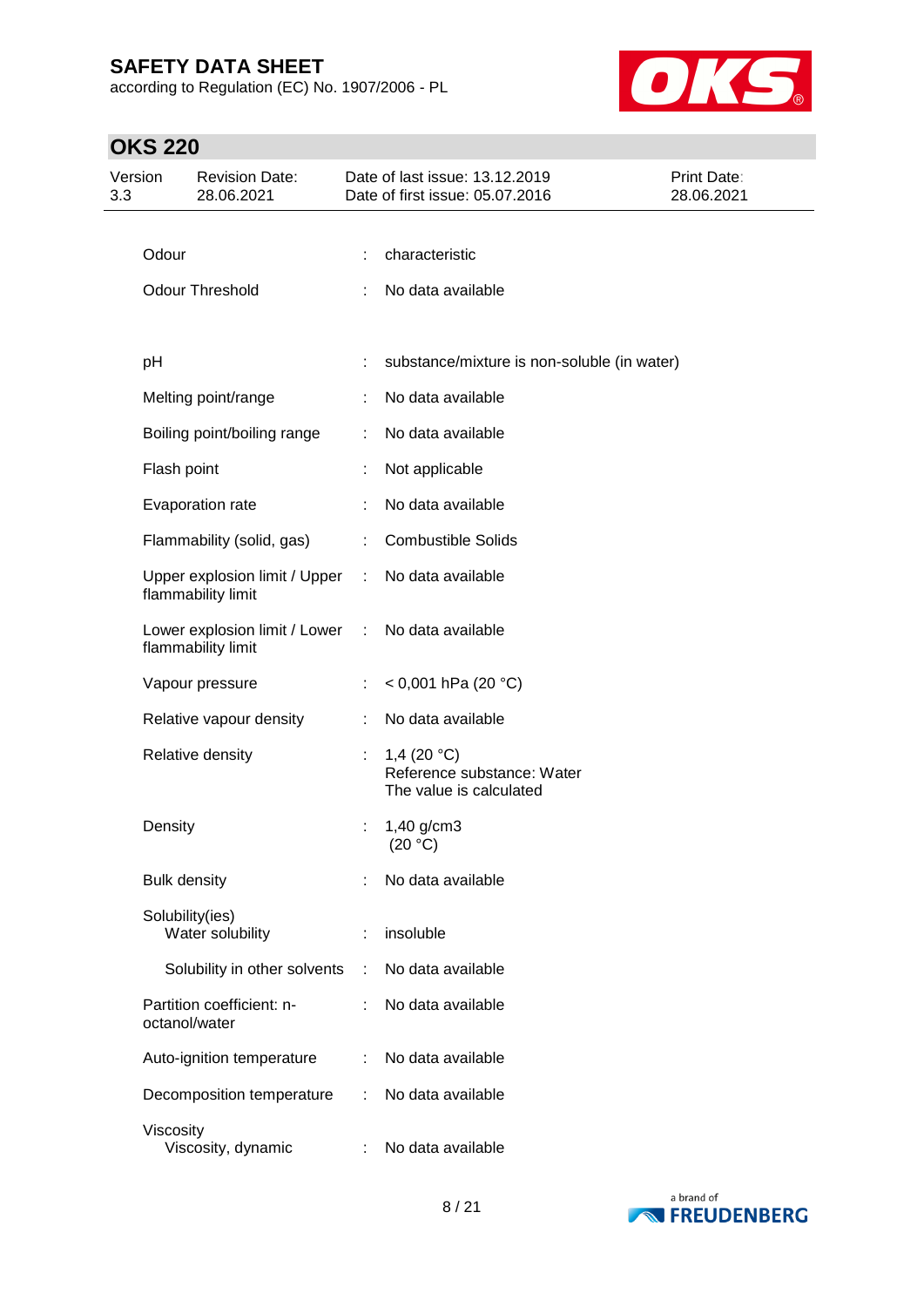according to Regulation (EC) No. 1907/2006 - PL



### **OKS 220**

| Version<br>3.3 | <b>Revision Date:</b><br>28.06.2021 |    | Date of last issue: 13.12.2019<br>Date of first issue: 05.07.2016 | <b>Print Date:</b><br>28.06.2021 |  |
|----------------|-------------------------------------|----|-------------------------------------------------------------------|----------------------------------|--|
|                | Viscosity, kinematic                | ÷  | Not applicable                                                    |                                  |  |
|                | <b>Explosive properties</b>         | t. | Not explosive                                                     |                                  |  |
|                | Oxidizing properties                | ÷. | No data available                                                 |                                  |  |
|                | 9.2 Other information               |    |                                                                   |                                  |  |
|                | Sublimation point                   | t. | No data available                                                 |                                  |  |
|                | Metal corrosion rate                | t. | Not corrosive to metals                                           |                                  |  |
|                | Self-ignition                       | ٠  | No data available                                                 |                                  |  |

### **SECTION 10: Stability and reactivity**

#### **10.1 Reactivity**

No hazards to be specially mentioned.

#### **10.2 Chemical stability**

Stable under normal conditions.

### **10.3 Possibility of hazardous reactions**

Hazardous reactions : No dangerous reaction known under conditions of normal use.

### **10.4 Conditions to avoid**

Conditions to avoid : No conditions to be specially mentioned.

#### **10.5 Incompatible materials**

Materials to avoid : No materials to be especially mentioned.

#### **10.6 Hazardous decomposition products**

No decomposition if stored and applied as directed.

### **SECTION 11: Toxicological information**

#### **11.1 Information on toxicological effects**

#### **Acute toxicity**

| <b>Product:</b> |  |  |
|-----------------|--|--|
|                 |  |  |

| Acute oral toxicity       | Remarks: This information is not available.                                                          |
|---------------------------|------------------------------------------------------------------------------------------------------|
| Acute inhalation toxicity | : Remarks: Irritating to respiratory system.                                                         |
|                           | Symptoms: Inhalation may provoke the following symptoms:,<br>Local irritation, Respiratory disorders |

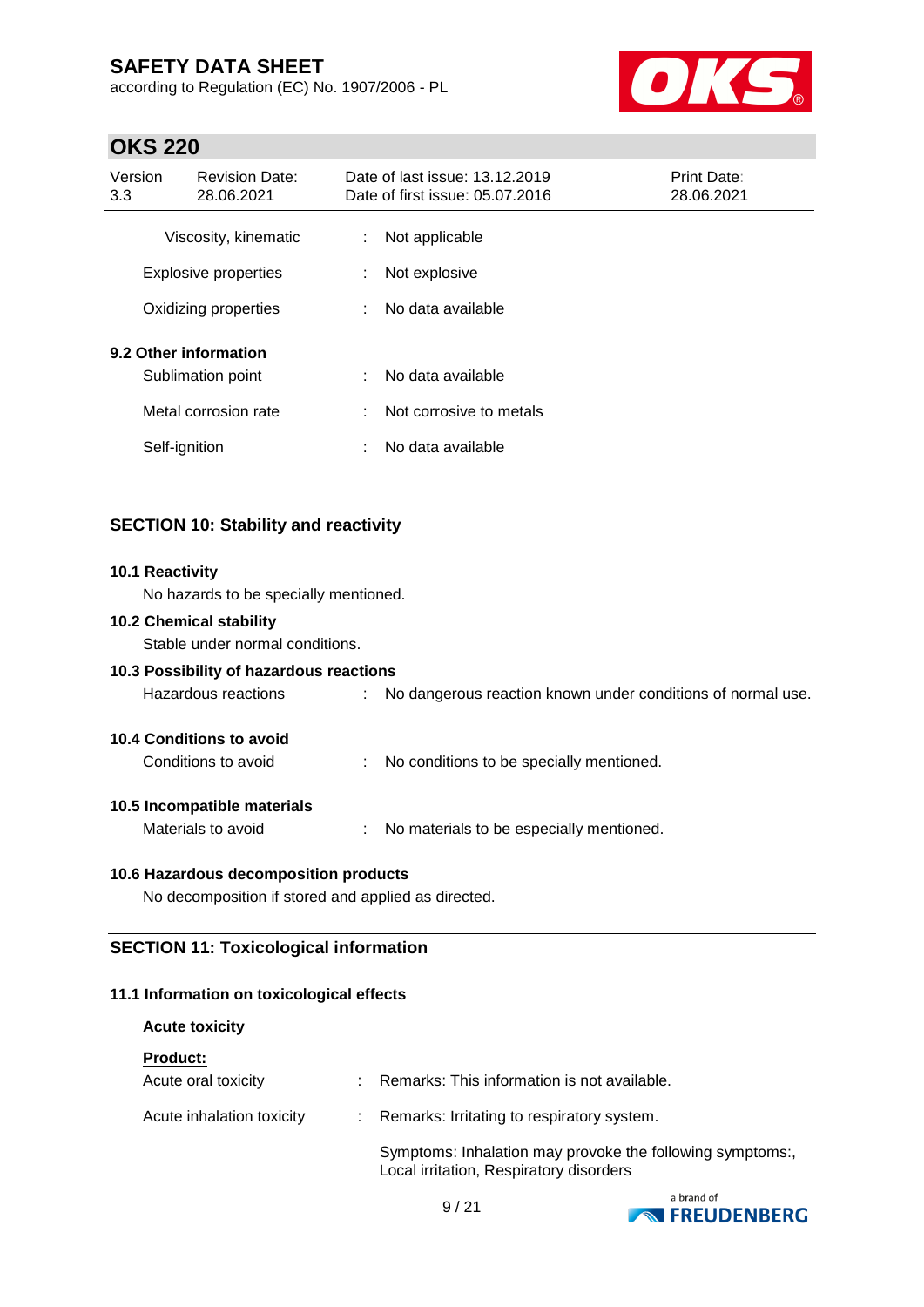according to Regulation (EC) No. 1907/2006 - PL



| Version<br>3.3 | <b>Revision Date:</b><br>28.06.2021 |   | Date of last issue: 13.12.2019<br>Date of first issue: 05.07.2016                                                                                            | Print Date:<br>28.06.2021 |
|----------------|-------------------------------------|---|--------------------------------------------------------------------------------------------------------------------------------------------------------------|---------------------------|
|                | Acute dermal toxicity               | ÷ | Symptoms: Redness, Local irritation                                                                                                                          |                           |
|                | Components:                         |   |                                                                                                                                                              |                           |
|                | calcium dihydroxide:                |   |                                                                                                                                                              |                           |
|                | Acute oral toxicity                 |   | LD50 (Rat, female): $> 2.000$ mg/kg<br>Method: OECD Test Guideline 425<br>GLP: yes<br>Assessment: The substance or mixture has no acute oral tox-<br>icity   |                           |
|                | Acute inhalation toxicity           |   | : LC50 (Rat, male and female): $> 6,04$ mg/l<br>Exposure time: 4 h<br>Test atmosphere: dust/mist<br>Method: OECD Test Guideline 436<br>GLP: yes              |                           |
|                | Acute dermal toxicity               |   | : LD50 (Rabbit, male and female): $> 2.500$ mg/kg<br>Method: OECD Test Guideline 402<br>Assessment: The substance or mixture has no acute dermal<br>toxicity |                           |
|                | molybdenum disulphide:              |   |                                                                                                                                                              |                           |
|                | Acute oral toxicity                 |   | LD50 (Rat): > 5.000 mg/kg                                                                                                                                    |                           |
|                | Acute dermal toxicity               |   | LD50 (Rat): $> 16.000$ mg/kg                                                                                                                                 |                           |
|                | <b>Graphite:</b>                    |   |                                                                                                                                                              |                           |
|                | Acute oral toxicity                 |   | : LD50 (Rat): $> 2.000$ mg/kg<br>Method: OECD Test Guideline 401<br>Assessment: The substance or mixture has no acute oral tox-<br>icity                     |                           |
|                | <b>Skin corrosion/irritation</b>    |   |                                                                                                                                                              |                           |
|                | Product:<br><b>Remarks</b>          |   | Irritating to skin.                                                                                                                                          |                           |
|                | Components:                         |   |                                                                                                                                                              |                           |
|                | calcium dihydroxide:                |   |                                                                                                                                                              |                           |
|                | <b>Species</b>                      |   | human skin                                                                                                                                                   |                           |
|                | Assessment<br>Method                |   | Irritating to skin.<br><b>OECD Test Guideline 431</b>                                                                                                        |                           |
| <b>GLP</b>     | Result                              |   | Irritating to skin.<br>yes                                                                                                                                   |                           |
|                | <b>Species</b>                      |   | Rabbit                                                                                                                                                       |                           |
|                | Assessment                          |   | Irritating to skin.                                                                                                                                          |                           |

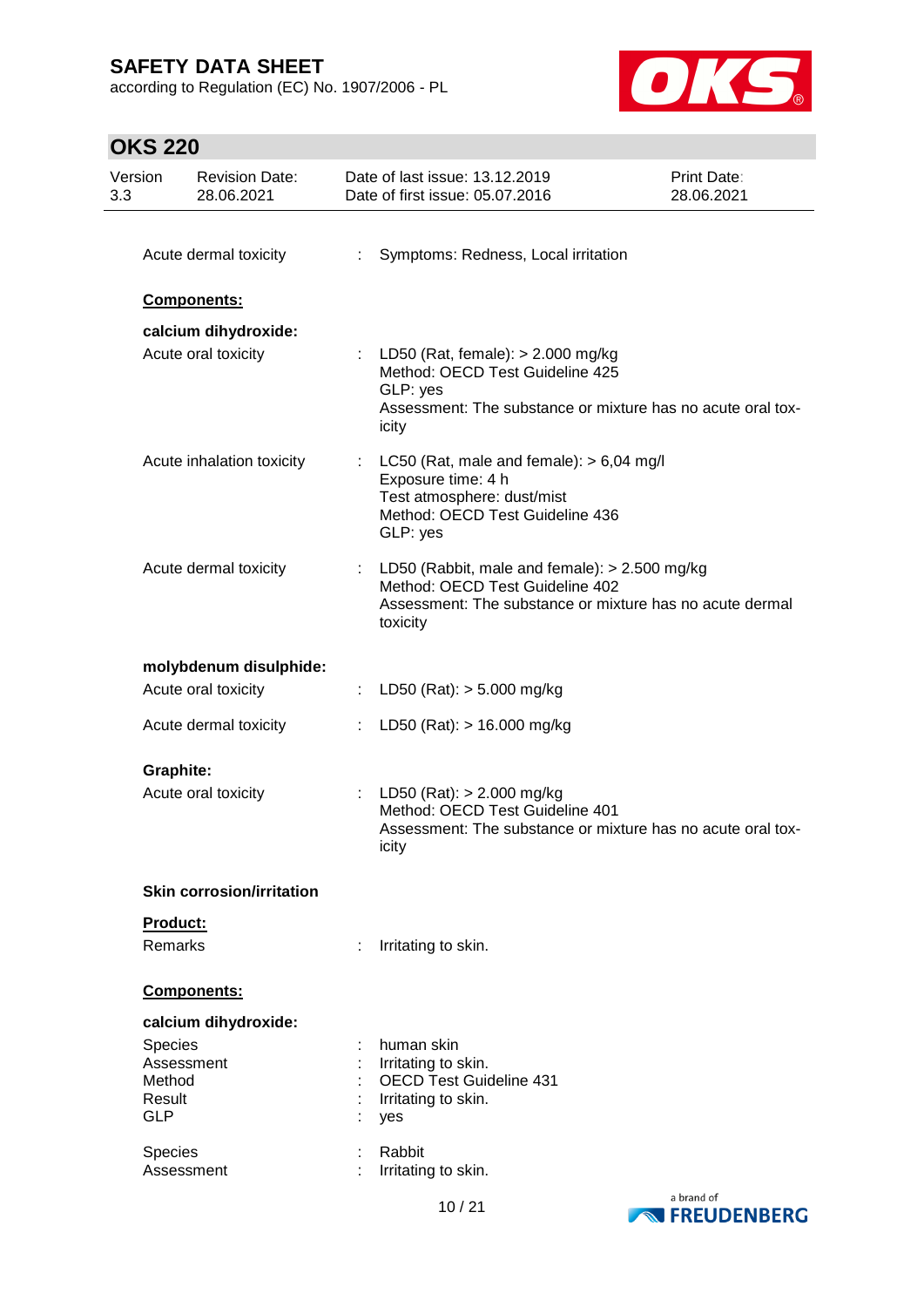according to Regulation (EC) No. 1907/2006 - PL



| Version<br>3.3 | <b>Revision Date:</b><br>28.06.2021      | Date of last issue: 13.12.2019<br>Date of first issue: 05.07.2016 | <b>Print Date:</b><br>28.06.2021 |
|----------------|------------------------------------------|-------------------------------------------------------------------|----------------------------------|
| <b>GLP</b>     | Method<br>Result                         | <b>OECD Test Guideline 404</b><br>Irritating to skin.<br>yes      |                                  |
|                | molybdenum disulphide:                   |                                                                   |                                  |
|                | Assessment<br>Result                     | No skin irritation<br>No skin irritation                          |                                  |
|                | Serious eye damage/eye irritation        |                                                                   |                                  |
|                | <b>Product:</b>                          |                                                                   |                                  |
|                | Remarks                                  | Risk of serious damage to eyes.                                   |                                  |
|                | Components:                              |                                                                   |                                  |
|                | calcium dihydroxide:                     |                                                                   |                                  |
|                | Species                                  | Rabbit                                                            |                                  |
|                | Assessment                               | Risk of serious damage to eyes.                                   |                                  |
|                | Method<br>Result                         | <b>OECD Test Guideline 405</b><br>Risk of serious damage to eyes. |                                  |
| <b>GLP</b>     |                                          | yes                                                               |                                  |
|                | molybdenum disulphide:                   |                                                                   |                                  |
|                | Assessment                               | No eye irritation                                                 |                                  |
|                | Result                                   | No eye irritation                                                 |                                  |
|                | <b>Respiratory or skin sensitisation</b> |                                                                   |                                  |
|                | Product:                                 |                                                                   |                                  |
|                | Remarks                                  | This information is not available.                                |                                  |
|                | <b>Components:</b>                       |                                                                   |                                  |
|                | calcium dihydroxide:                     |                                                                   |                                  |
|                | <b>Test Type</b>                         | Local lymph node assay (LLNA)                                     |                                  |
|                | Species                                  | Mouse                                                             |                                  |
|                | Assessment                               | Does not cause skin sensitisation.                                |                                  |
|                | Method                                   | <b>OECD Test Guideline 429</b>                                    |                                  |
| <b>GLP</b>     | Result                                   | Does not cause skin sensitisation.<br>yes                         |                                  |
|                | molybdenum disulphide:                   |                                                                   |                                  |
|                | Assessment                               | Does not cause skin sensitisation.                                |                                  |
|                | Result                                   | Does not cause skin sensitisation.                                |                                  |
|                |                                          |                                                                   |                                  |

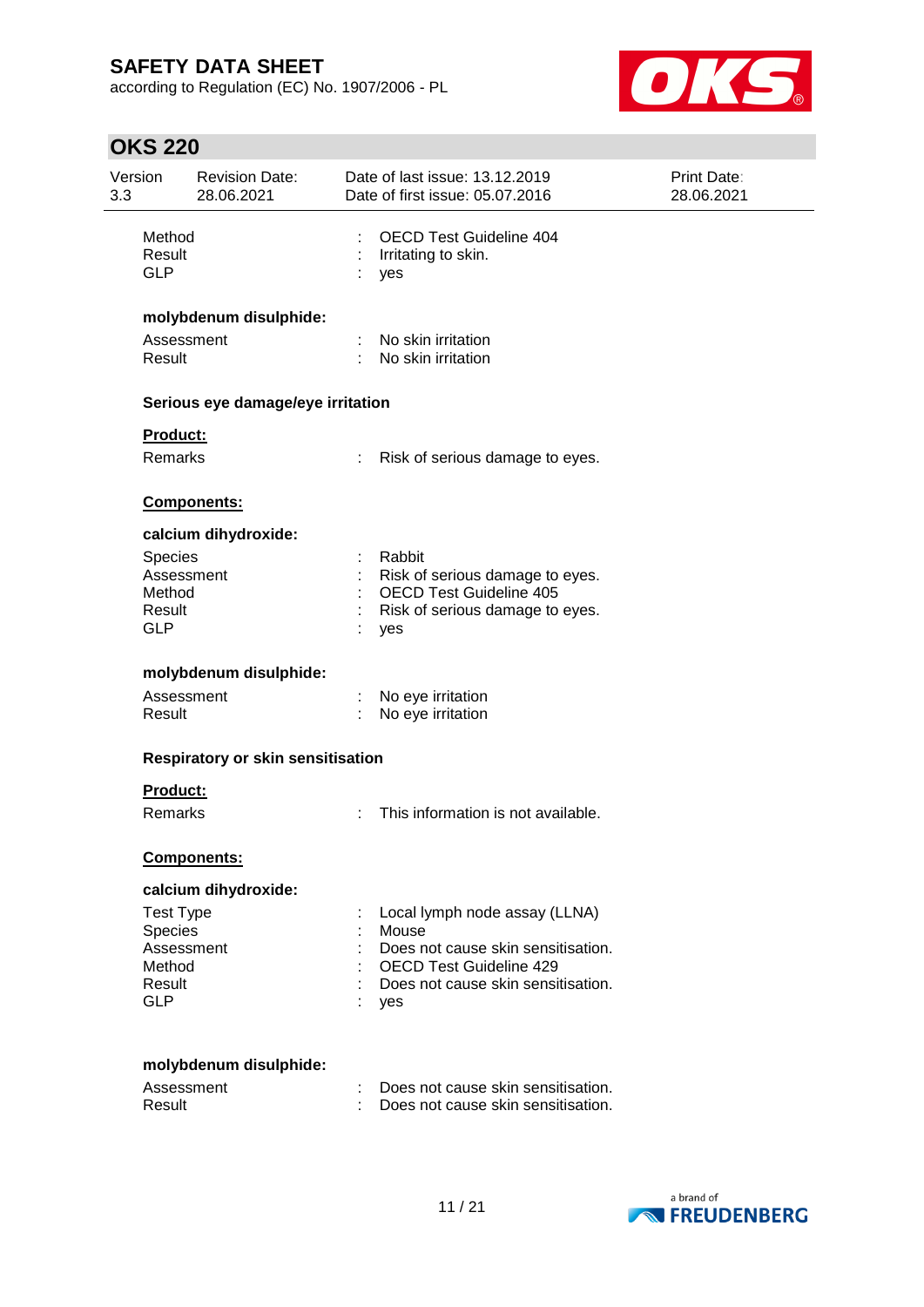according to Regulation (EC) No. 1907/2006 - PL



| Version<br>3.3 | <b>Revision Date:</b><br>28.06.2021                         |                             | Date of last issue: 13.12.2019<br>Date of first issue: 05.07.2016                                                        | Print Date:<br>28.06.2021 |
|----------------|-------------------------------------------------------------|-----------------------------|--------------------------------------------------------------------------------------------------------------------------|---------------------------|
|                | <b>Germ cell mutagenicity</b>                               |                             |                                                                                                                          |                           |
|                | <b>Product:</b>                                             |                             |                                                                                                                          |                           |
|                | Genotoxicity in vitro                                       |                             | : Remarks: No data available                                                                                             |                           |
|                | Genotoxicity in vivo                                        |                             | : Remarks: No data available                                                                                             |                           |
|                | Components:                                                 |                             |                                                                                                                          |                           |
|                | calcium dihydroxide:                                        |                             |                                                                                                                          |                           |
|                | Genotoxicity in vitro                                       | ÷.                          | Test Type: Ames test<br>Method: OECD Test Guideline 471<br>Result: negative<br>GLP: yes                                  |                           |
|                |                                                             |                             | Test Type: Chromosome aberration test in vitro<br>Method: OECD Test Guideline 473<br>Result: negative<br>GLP: yes        |                           |
|                |                                                             |                             | Test Type: In vitro mammalian cell gene mutation test<br>Method: OECD Test Guideline 476<br>Result: negative<br>GLP: yes |                           |
|                | molybdenum disulphide:<br>sessment                          |                             | Germ cell mutagenicity-As- : Animal testing did not show any mutagenic effects.                                          |                           |
|                | Carcinogenicity                                             |                             |                                                                                                                          |                           |
|                | <b>Product:</b><br>Remarks                                  |                             | No data available                                                                                                        |                           |
|                | Components:                                                 |                             |                                                                                                                          |                           |
|                | calcium dihydroxide:                                        |                             |                                                                                                                          |                           |
|                | Carcinogenicity - Assess-<br>ment                           | $\mathcal{L}^{\mathcal{L}}$ | No evidence of carcinogenicity in animal studies.                                                                        |                           |
|                | molybdenum disulphide:<br>Carcinogenicity - Assess-<br>ment | ÷.                          | No evidence of carcinogenicity in animal studies.                                                                        |                           |
|                | <b>Reproductive toxicity</b>                                |                             |                                                                                                                          |                           |
|                | Product:<br>Effects on fertility                            |                             | : Remarks: No data available                                                                                             |                           |

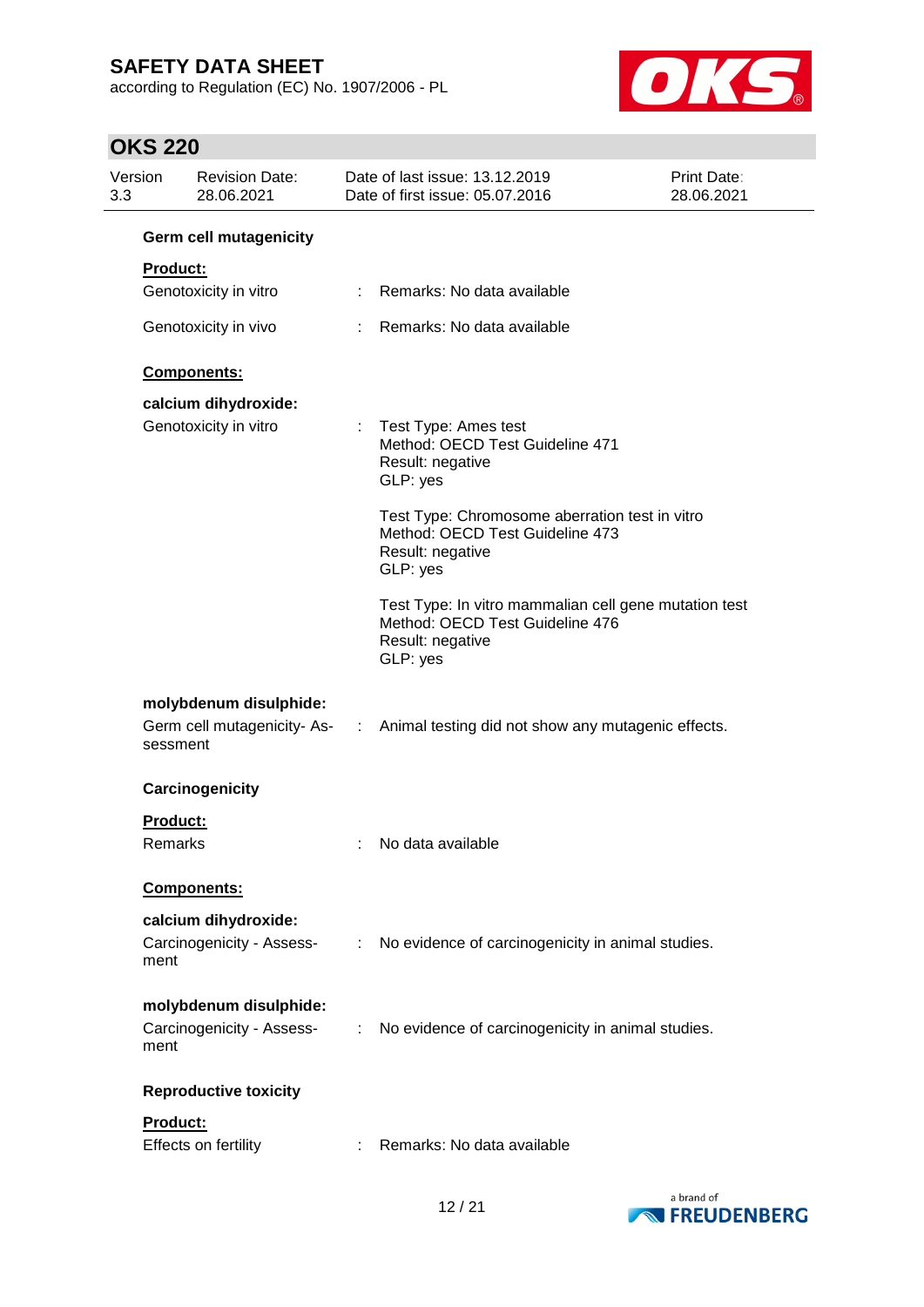according to Regulation (EC) No. 1907/2006 - PL



| Version<br>3.3 | <b>Revision Date:</b><br>28.06.2021     |    | Date of last issue: 13.12.2019<br>Date of first issue: 05.07.2016                                   | Print Date:<br>28.06.2021 |
|----------------|-----------------------------------------|----|-----------------------------------------------------------------------------------------------------|---------------------------|
| ment           | Effects on foetal develop-              | ÷. | Remarks: No data available                                                                          |                           |
|                | Components:                             |    |                                                                                                     |                           |
|                | calcium dihydroxide:                    |    |                                                                                                     |                           |
|                | Reproductive toxicity - As-<br>sessment |    | : No toxicity to reproduction<br>No effects on or via lactation                                     |                           |
|                | <b>STOT - single exposure</b>           |    |                                                                                                     |                           |
|                | Components:                             |    |                                                                                                     |                           |
|                | calcium dihydroxide:                    |    |                                                                                                     |                           |
|                | Assessment                              |    | May cause respiratory irritation.                                                                   |                           |
|                | molybdenum disulphide:                  |    |                                                                                                     |                           |
|                | Assessment                              |    | The substance or mixture is not classified as specific target<br>organ toxicant, single exposure.   |                           |
|                | <b>STOT - repeated exposure</b>         |    |                                                                                                     |                           |
|                | Components:                             |    |                                                                                                     |                           |
|                | molybdenum disulphide:                  |    |                                                                                                     |                           |
|                | Assessment                              |    | The substance or mixture is not classified as specific target<br>organ toxicant, repeated exposure. |                           |
|                | <b>Repeated dose toxicity</b>           |    |                                                                                                     |                           |
|                | <b>Product:</b>                         |    |                                                                                                     |                           |
|                | <b>Remarks</b>                          |    | This information is not available.                                                                  |                           |
|                | <b>Aspiration toxicity</b>              |    |                                                                                                     |                           |
|                | Product:                                |    |                                                                                                     |                           |
|                | This information is not available.      |    |                                                                                                     |                           |
|                | <b>Further information</b>              |    |                                                                                                     |                           |
|                | Product:                                |    |                                                                                                     |                           |
|                | <b>Remarks</b>                          |    | Ingestion causes irritation of upper respiratory system and<br>gastrointestinal disturbance.        |                           |
|                | Components:                             |    |                                                                                                     |                           |
|                | molybdenum disulphide:                  |    |                                                                                                     |                           |
|                | <b>Remarks</b>                          |    | Information given is based on data on the components and<br>the toxicology of similar products.     |                           |
|                |                                         |    |                                                                                                     |                           |

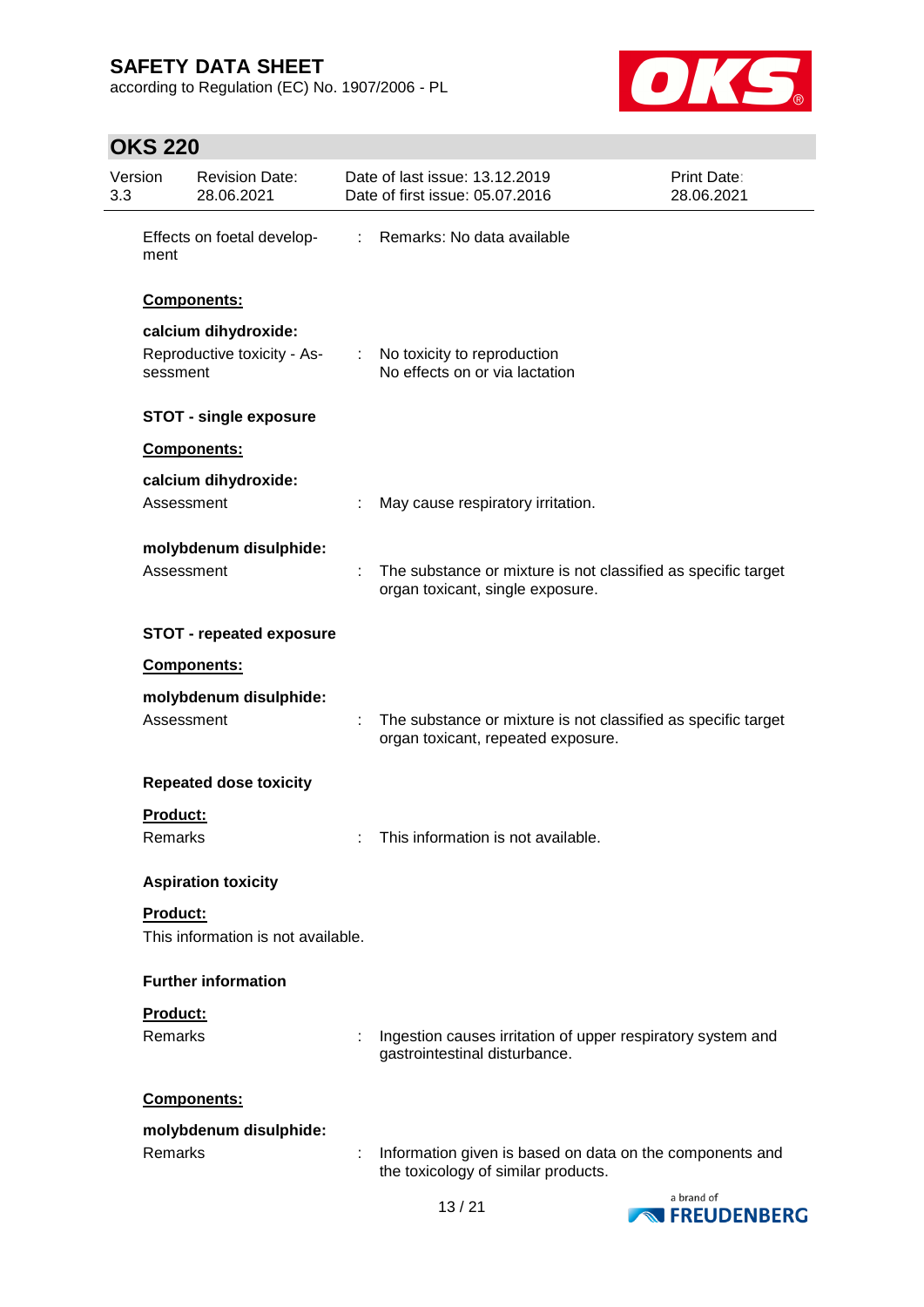according to Regulation (EC) No. 1907/2006 - PL



# **OKS 220**

| Version | <b>Revision Date:</b> | Date of last issue: 13.12.2019  | <b>Print Date:</b> |
|---------|-----------------------|---------------------------------|--------------------|
| 3.3     | 28.06.2021            | Date of first issue: 05.07.2016 | 28.06.2021         |

### **SECTION 12: Ecological information**

### **12.1 Toxicity**

| Product:                                                                            |                                                                                                                                                                      |
|-------------------------------------------------------------------------------------|----------------------------------------------------------------------------------------------------------------------------------------------------------------------|
| Toxicity to fish                                                                    | Remarks: No data available                                                                                                                                           |
| Toxicity to daphnia and other : Remarks: No data available<br>aquatic invertebrates |                                                                                                                                                                      |
| Toxicity to algae/aquatic<br>plants                                                 | : Remarks: No data available                                                                                                                                         |
| Toxicity to microorganisms                                                          | Remarks: No data available                                                                                                                                           |
| Components:                                                                         |                                                                                                                                                                      |
| calcium dihydroxide:                                                                |                                                                                                                                                                      |
| Toxicity to fish                                                                    | LC50 (Oncorhynchus mykiss (rainbow trout)): 50,6 mg/l<br>Exposure time: 96 h<br>Test Type: static test<br>Method: OECD Test Guideline 203<br>GLP: yes                |
| Toxicity to daphnia and other :<br>aquatic invertebrates                            | EC50 (Daphnia magna (Water flea)): 49,1 mg/l<br>Exposure time: 48 h<br>Test Type: static test<br>Method: OECD Test Guideline 202<br>GLP: yes                         |
| Toxicity to algae/aquatic<br>plants                                                 | EC50 (Pseudokirchneriella subcapitata (green algae)): 184,57<br>mg/l<br>Exposure time: 72 h<br>Test Type: static test<br>Method: OECD Test Guideline 201<br>GLP: yes |
| Toxicity to daphnia and other :<br>aquatic invertebrates (Chron-<br>ic toxicity)    | NOEC: 32 mg/l<br>Exposure time: 14 d<br>Species: Crangon crangon (shrimp)<br>Test Type: semi-static test                                                             |
| molybdenum disulphide:                                                              |                                                                                                                                                                      |
| Toxicity to fish                                                                    | LC50 (Pimephales promelas (fathead minnow)): > 100 mg/l<br>Exposure time: 96 h                                                                                       |
|                                                                                     | Toxicity to daphnia and other : EC50 (Daphnia magna (Water flea)): > 100 mg/l                                                                                        |
|                                                                                     |                                                                                                                                                                      |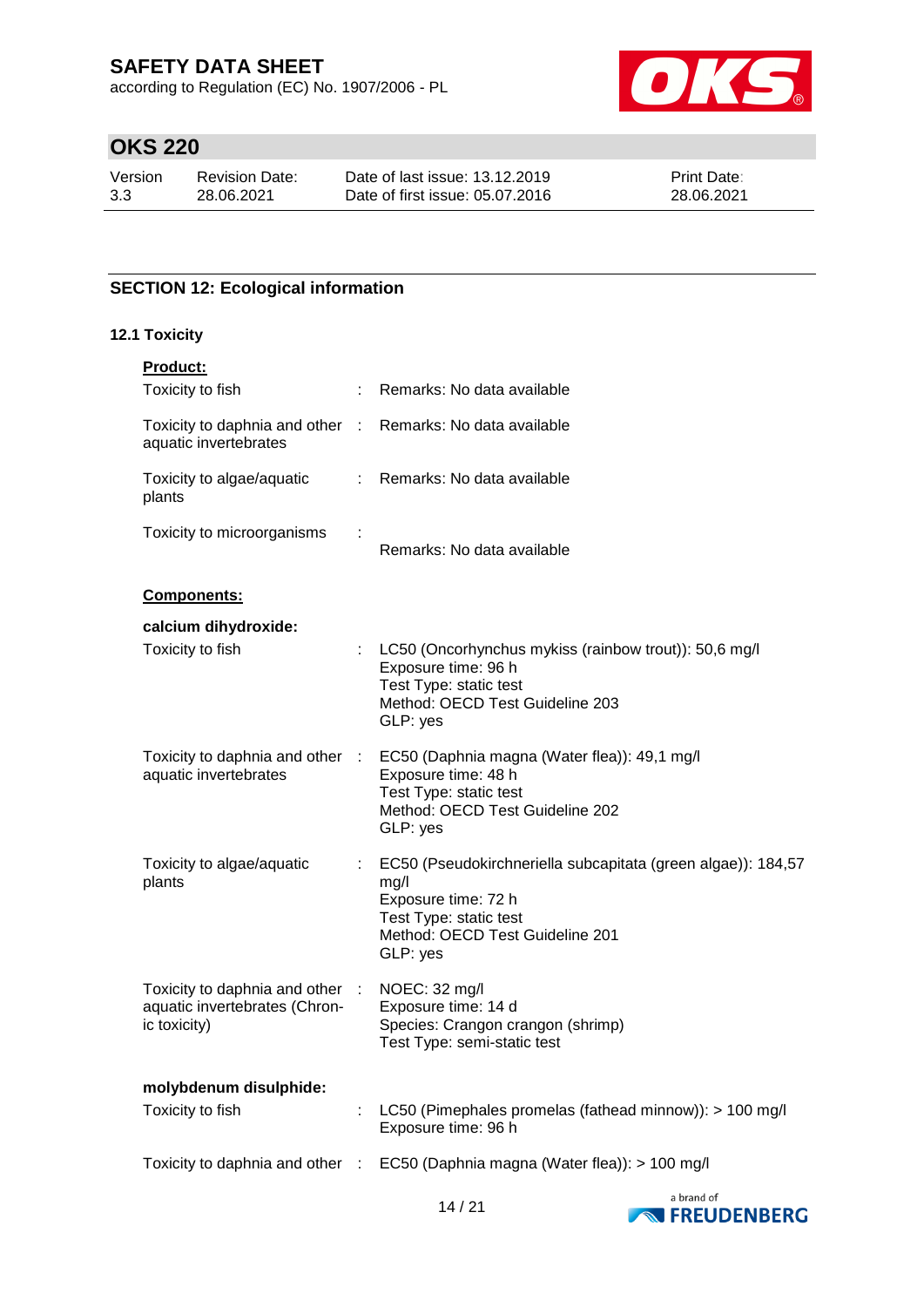according to Regulation (EC) No. 1907/2006 - PL



# **OKS 220**

| Version<br>3.3 |               | <b>Revision Date:</b><br>28.06.2021                |   | Date of last issue: 13.12.2019<br>Date of first issue: 05.07.2016                                                                                                                                                       | <b>Print Date:</b><br>28.06.2021 |
|----------------|---------------|----------------------------------------------------|---|-------------------------------------------------------------------------------------------------------------------------------------------------------------------------------------------------------------------------|----------------------------------|
|                |               | aquatic invertebrates                              |   | Exposure time: 48 h                                                                                                                                                                                                     |                                  |
|                | plants        | Toxicity to algae/aquatic                          | ÷ | EC50 (Pseudokirchneriella subcapitata (green algae)): > 100<br>mg/l<br>Exposure time: 72 h                                                                                                                              |                                  |
|                |               | 12.2 Persistence and degradability                 |   |                                                                                                                                                                                                                         |                                  |
|                | Product:      |                                                    |   |                                                                                                                                                                                                                         |                                  |
|                |               | Biodegradability                                   | ÷ | Remarks: No data available                                                                                                                                                                                              |                                  |
|                | ity           | Physico-chemical removabil- :                      |   | Remarks: No data available                                                                                                                                                                                              |                                  |
|                |               | Components:                                        |   |                                                                                                                                                                                                                         |                                  |
|                |               | calcium dihydroxide:                               |   |                                                                                                                                                                                                                         |                                  |
|                |               | Biodegradability                                   |   | Remarks: The methods for determining the biological degra-<br>dability are not applicable to inorganic substances.                                                                                                      |                                  |
|                |               | 12.3 Bioaccumulative potential                     |   |                                                                                                                                                                                                                         |                                  |
|                | Product:      |                                                    |   |                                                                                                                                                                                                                         |                                  |
|                |               | Bioaccumulation                                    |   | Remarks: This mixture contains no substance considered to<br>be persistent, bioaccumulating and toxic (PBT).<br>This mixture contains no substance considered to be very<br>persistent and very bioaccumulating (vPvB). |                                  |
|                |               | <b>Components:</b>                                 |   |                                                                                                                                                                                                                         |                                  |
|                | Graphite:     |                                                    |   |                                                                                                                                                                                                                         |                                  |
|                | octanol/water | Partition coefficient: n-                          | ÷ | Remarks: No data available                                                                                                                                                                                              |                                  |
|                |               | 12.4 Mobility in soil                              |   |                                                                                                                                                                                                                         |                                  |
|                | Product:      |                                                    |   |                                                                                                                                                                                                                         |                                  |
|                | Mobility      |                                                    |   | Remarks: No data available                                                                                                                                                                                              |                                  |
|                |               | Distribution among environ-<br>mental compartments |   | Remarks: No data available                                                                                                                                                                                              |                                  |
|                |               | 12.5 Results of PBT and vPvB assessment            |   |                                                                                                                                                                                                                         |                                  |
|                | Product:      |                                                    |   |                                                                                                                                                                                                                         |                                  |
|                | Assessment    |                                                    |   | This substance/mixture contains no components considered<br>to be either persistent, bioaccumulative and toxic (PBT), or                                                                                                |                                  |



0.1% or higher..

very persistent and very bioaccumulative (vPvB) at levels of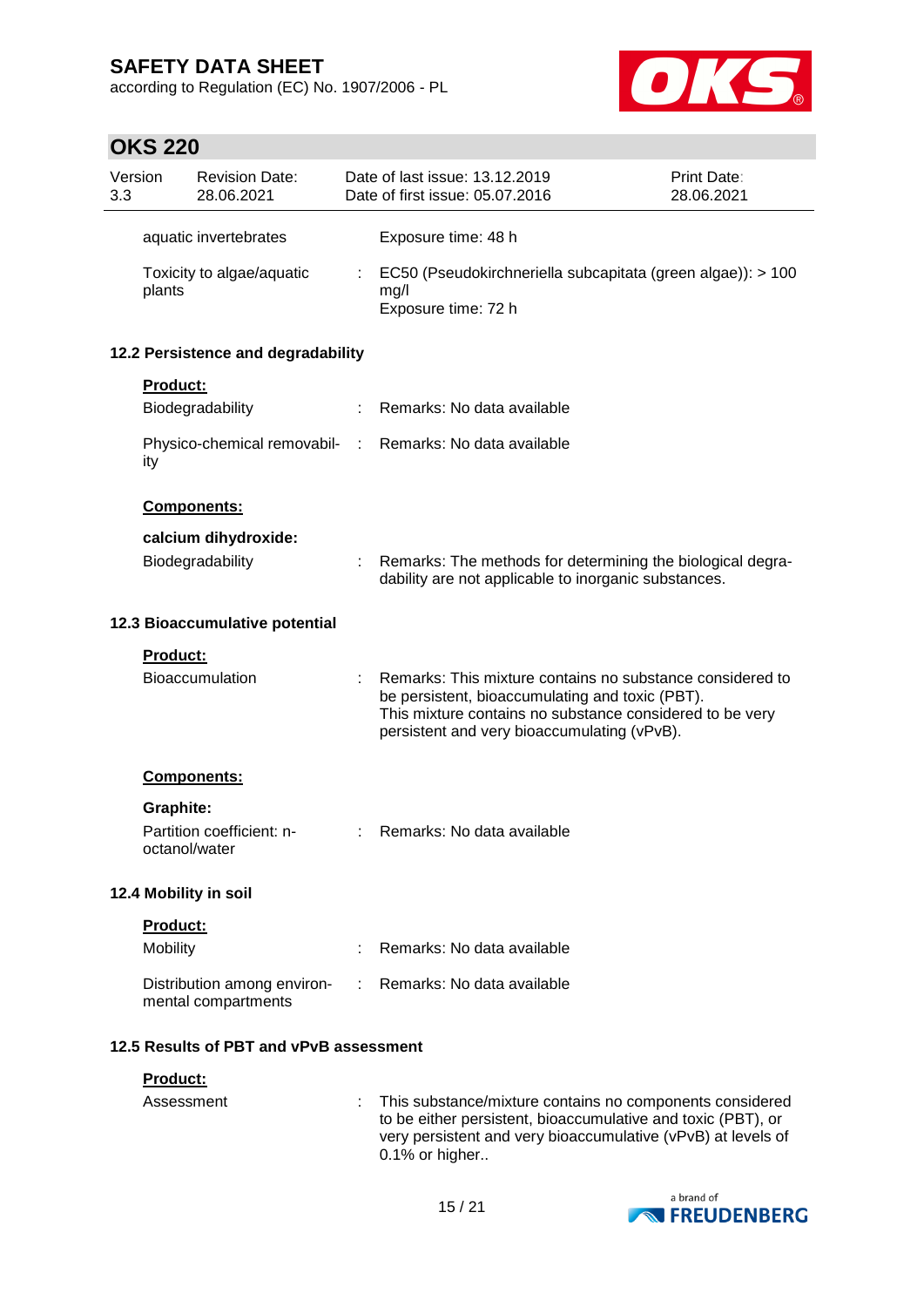according to Regulation (EC) No. 1907/2006 - PL



# **OKS 220**

| Version | Revision Date: | Date of last issue: 13.12.2019  | <b>Print Date:</b> |
|---------|----------------|---------------------------------|--------------------|
| 3.3     | 28.06.2021     | Date of first issue: 05.07.2016 | 28.06.2021         |

### **12.6 Other adverse effects**

| <b>Product:</b>                        |                                                                                                                                                                                                                                                                             |
|----------------------------------------|-----------------------------------------------------------------------------------------------------------------------------------------------------------------------------------------------------------------------------------------------------------------------------|
| Endocrine disrupting poten-<br>tial    | : The substance/mixture does not contain components consid-<br>ered to have endocrine disrupting properties according to<br>REACH Article 57(f) or Commission Delegated regulation<br>(EU) 2017/2100 or Commission Regulation (EU) 2018/605 at<br>levels of 0.1% or higher. |
| Additional ecological infor-<br>mation | : No information on ecology is available.                                                                                                                                                                                                                                   |

### **SECTION 13: Disposal considerations**

#### **13.1 Waste treatment methods**

| Product                | : The product should not be allowed to enter drains, water<br>courses or the soil.<br>Do not dispose of with domestic refuse.<br>Dispose of as hazardous waste in compliance with local and<br>national regulations. |
|------------------------|----------------------------------------------------------------------------------------------------------------------------------------------------------------------------------------------------------------------|
|                        | Waste codes should be assigned by the user based on the<br>application for which the product was used.                                                                                                               |
| Contaminated packaging | : Packaging that is not properly emptied must be disposed of as<br>the unused product.<br>Dispose of waste product or used containers according to<br>local regulations.                                             |
|                        | The following Waste Codes are only suggestions:                                                                                                                                                                      |
| Waste Code             | : used product, unused product<br>12 01 12*, spent waxes and fats                                                                                                                                                    |
|                        | uncleaned packagings<br>15 01 10, packaging containing residues of or contaminated<br>by hazardous substances                                                                                                        |

### **SECTION 14: Transport information**

#### **14.1 UN number**

| <b>ADN</b> | : Not regulated as a dangerous good |
|------------|-------------------------------------|
| <b>ADR</b> | : Not regulated as a dangerous good |
| <b>RID</b> | : Not regulated as a dangerous good |

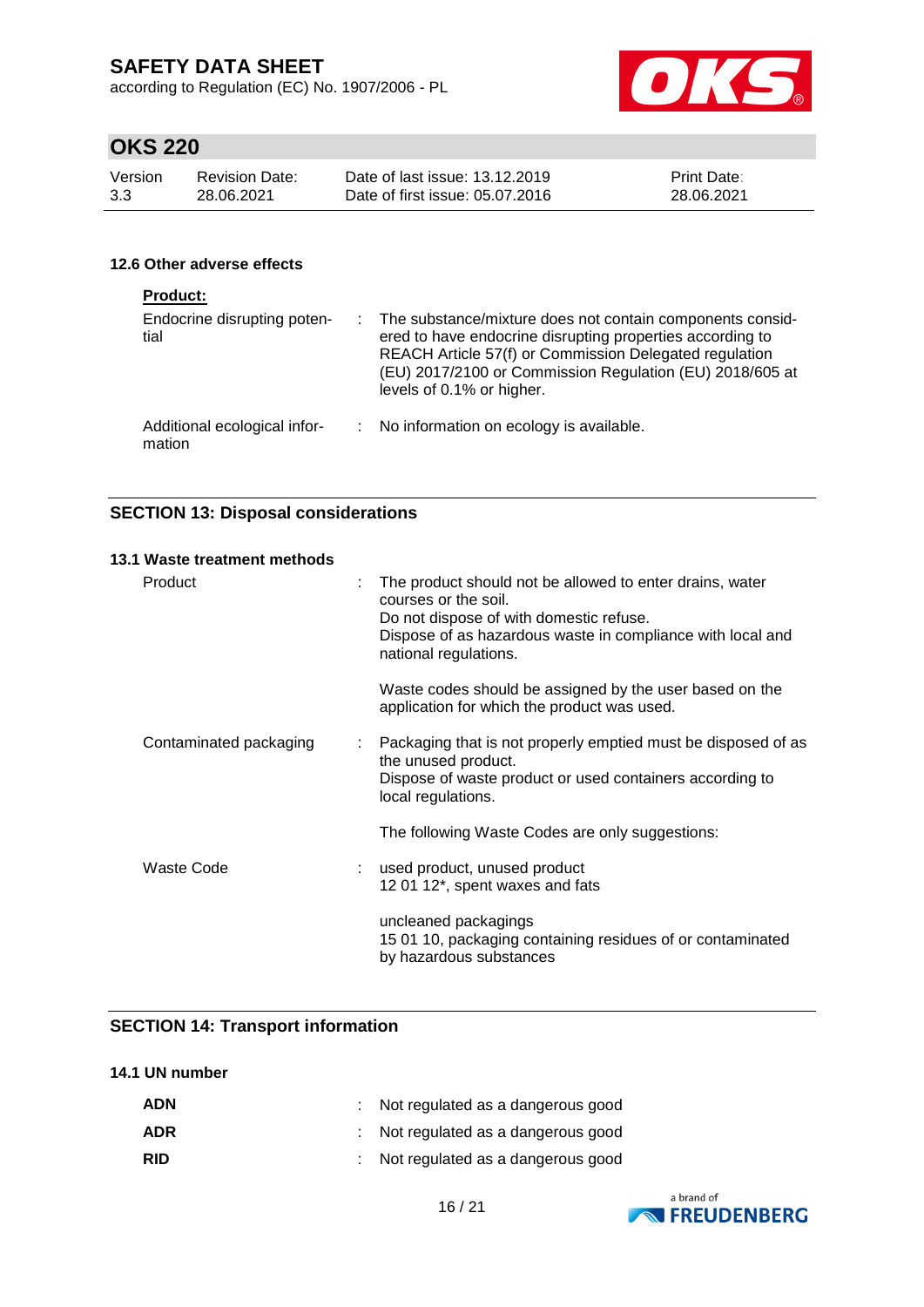according to Regulation (EC) No. 1907/2006 - PL



# **OKS 220**

| Version<br>3.3 | <b>Revision Date:</b><br>28.06.2021                 | Date of last issue: 13.12.2019<br>Date of first issue: 05.07.2016 | Print Date:<br>28.06.2021 |  |  |  |  |
|----------------|-----------------------------------------------------|-------------------------------------------------------------------|---------------------------|--|--|--|--|
|                |                                                     |                                                                   |                           |  |  |  |  |
| <b>IMDG</b>    |                                                     | ÷<br>Not regulated as a dangerous good                            |                           |  |  |  |  |
| <b>IATA</b>    |                                                     | Not regulated as a dangerous good                                 |                           |  |  |  |  |
|                | 14.2 UN proper shipping name                        |                                                                   |                           |  |  |  |  |
| <b>ADN</b>     |                                                     | Not regulated as a dangerous good<br>÷                            |                           |  |  |  |  |
| <b>ADR</b>     |                                                     | Not regulated as a dangerous good                                 |                           |  |  |  |  |
| <b>RID</b>     |                                                     | Not regulated as a dangerous good                                 |                           |  |  |  |  |
| <b>IMDG</b>    |                                                     | Not regulated as a dangerous good                                 |                           |  |  |  |  |
| <b>IATA</b>    |                                                     | Not regulated as a dangerous good                                 |                           |  |  |  |  |
|                | 14.3 Transport hazard class(es)                     |                                                                   |                           |  |  |  |  |
| <b>ADN</b>     |                                                     | Not regulated as a dangerous good                                 |                           |  |  |  |  |
| <b>ADR</b>     |                                                     | Not regulated as a dangerous good                                 |                           |  |  |  |  |
| <b>RID</b>     |                                                     | Not regulated as a dangerous good                                 |                           |  |  |  |  |
| <b>IMDG</b>    |                                                     | Not regulated as a dangerous good                                 |                           |  |  |  |  |
| <b>IATA</b>    |                                                     | Not regulated as a dangerous good                                 |                           |  |  |  |  |
|                | 14.4 Packing group                                  |                                                                   |                           |  |  |  |  |
| <b>ADN</b>     |                                                     | Not regulated as a dangerous good<br>÷                            |                           |  |  |  |  |
| <b>ADR</b>     |                                                     | Not regulated as a dangerous good                                 |                           |  |  |  |  |
| <b>RID</b>     |                                                     | Not regulated as a dangerous good                                 |                           |  |  |  |  |
| <b>IMDG</b>    |                                                     | Not regulated as a dangerous good                                 |                           |  |  |  |  |
|                | <b>IATA (Cargo)</b>                                 | Not regulated as a dangerous good                                 |                           |  |  |  |  |
|                | <b>IATA (Passenger)</b>                             | Not regulated as a dangerous good                                 |                           |  |  |  |  |
|                | <b>14.5 Environmental hazards</b>                   |                                                                   |                           |  |  |  |  |
| <b>ADN</b>     |                                                     | Not regulated as a dangerous good                                 |                           |  |  |  |  |
| <b>ADR</b>     |                                                     | Not regulated as a dangerous good                                 |                           |  |  |  |  |
| <b>RID</b>     |                                                     | Not regulated as a dangerous good                                 |                           |  |  |  |  |
| <b>IMDG</b>    |                                                     | Not regulated as a dangerous good                                 |                           |  |  |  |  |
|                | <b>IATA (Passenger)</b>                             | Not regulated as a dangerous good                                 |                           |  |  |  |  |
|                | <b>IATA (Cargo)</b>                                 | Not regulated as a dangerous good                                 |                           |  |  |  |  |
|                | 14.6 Special precautions for user<br>Not applicable |                                                                   |                           |  |  |  |  |

**14.7 Transport in bulk according to Annex II of Marpol and the IBC Code** Remarks : Not applicable for product as supplied.

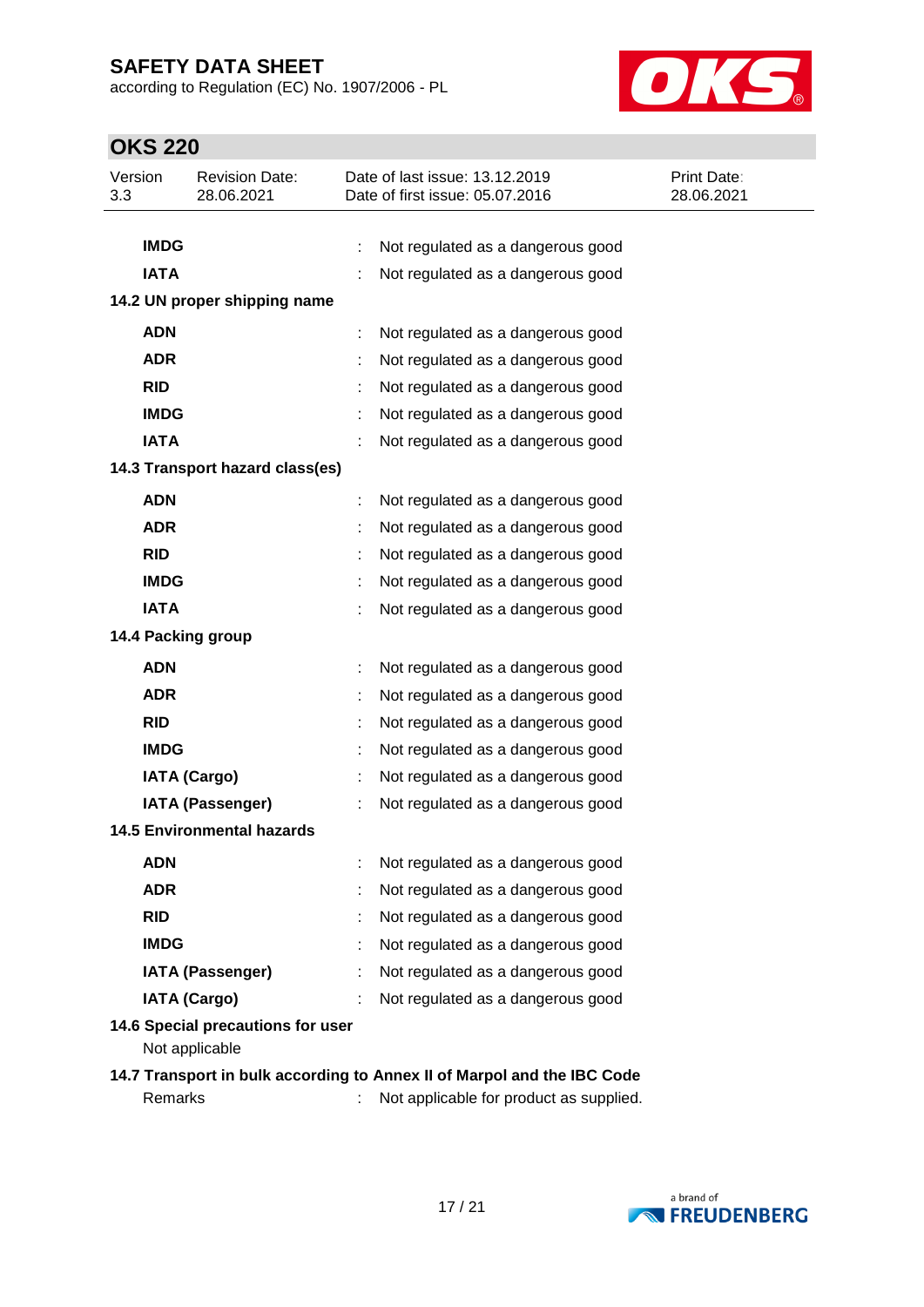according to Regulation (EC) No. 1907/2006 - PL



### **OKS 220**

| Version | Revision Date: | Date of last issue: 13.12.2019  | <b>Print Date:</b> |
|---------|----------------|---------------------------------|--------------------|
| 3.3     | 28.06.2021     | Date of first issue: 05.07.2016 | 28.06.2021         |

### **SECTION 15: Regulatory information**

#### **15.1 Safety, health and environmental regulations/legislation specific for the substance or mixture**

| REACH - Candidate List of Substances of Very High<br>Concern for Authorisation (Article 59).                                                         |    | : This product does not contain sub-<br>stances of very high concern (Regu-<br>lation (EC) No 1907/2006 (REACH),<br>Article 57). |
|------------------------------------------------------------------------------------------------------------------------------------------------------|----|----------------------------------------------------------------------------------------------------------------------------------|
| REACH - List of substances subject to authorisation<br>(Annex XIV)                                                                                   |    | Not applicable                                                                                                                   |
| Regulation (EC) No 1005/2009 on substances that de-<br>plete the ozone layer                                                                         | ÷  | Not applicable                                                                                                                   |
| Regulation (EU) 2019/1021 on persistent organic pollu-<br>tants (recast)                                                                             |    | Not applicable                                                                                                                   |
| Regulation (EC) No 649/2012 of the European Parlia-<br>ment and the Council concerning the export and import<br>of dangerous chemicals               | ÷. | Not applicable                                                                                                                   |
| REACH - Restrictions on the manufacture, placing on<br>the market and use of certain dangerous substances,<br>preparations and articles (Annex XVII) | ÷  | Not applicable                                                                                                                   |

Seveso III: Directive 2012/18/EU of the European Parliament and of the Council on the control of major-accident hazards involving dangerous substances. Not applicable

Volatile organic compounds : Directive 2010/75/EU of 24 November 2010 on industrial emissions (integrated pollution prevention and control) Not applicable

#### **Other regulations:**

Act of 25 February 2011 on chemical substances and their mixtures (i.e. Journal of Laws of 2019, No. 0, item 1225)

Regulation (EC) No 1272/2008 of the European Parliament and of the Council of 16 December 2008 on classification, labelling and packaging of substances and mixtures, amending and repealing Directives 67/548/EEC and 1999/45/EC, and amending Regulation (EC) No 1907/2006 (Official Journal of the European Union L 353 from 31.12.2008) with further adaptation to technical progress (ATP).

Regulation (EC) No 1907/2006 of the European Parliament and of the Council of 18 December 2006 concerning the Registration, Evaluation, Authorisation and Restriction of Chemicals (REACH), establishing a European Chemicals Agency, amending Directive 1999/45/EC and repealing Council Regulation (EEC) No 793/93 and Commission Regulation (EC) No 1488/94 as well as Council Directive 76/769/EEC and Commission Directives 91/155/EEC, 93/67/EEC, 93/105/EC and 2000/21/EC (Official Journal of the European Union L 396 from 30.12.2006, as amended).

Commission Regulation (EU) 2015/830 of 28 May 2015 amending Regulation (EC) No

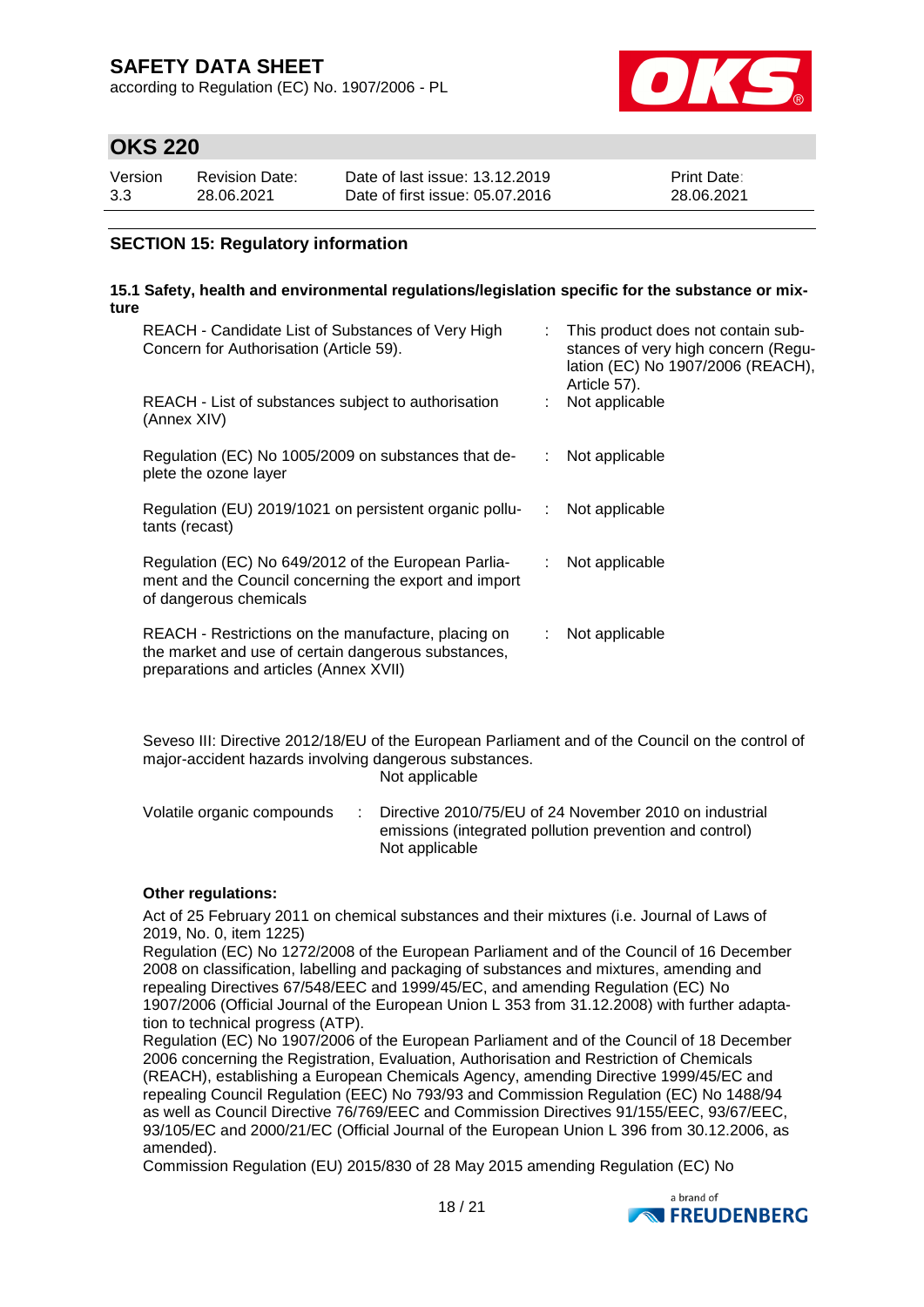according to Regulation (EC) No. 1907/2006 - PL



### **OKS 220**

| Version | <b>Revision Date:</b> | Date of last issue: 13.12.2019  | <b>Print Date:</b> |
|---------|-----------------------|---------------------------------|--------------------|
| 3.3     | 28.06.2021            | Date of first issue: 05.07.2016 | 28.06.2021         |

1907/2006 of the European Parliament and of the Council on the Registration, Evaluation, Authorisation and Restriction of Chemicals (REACH)

Ordinance of the Minister of Health of 10 August 2012 concerning the criteria and procedure of classification of chemical substances and their mixtures (consolidated text Dz. U. of 2015., pos. 208).

Ordinance of the Minister of Economy, Labour and Social Policy of 21st December 2005 concerning the basic requirements for personal protective equipment (Dz. U. Nr. 259, item 2173). Ordinance of the Minister of Labour and Social Policy of 12 June 2018 concerning the highest allowable concentrations and levels of the agents harmful for health in the workplace (Dz.U 2018 pos 1286, with later amendments).

Ordinance of the Minister of Health of 2nd February 2011 concerning tests and measurement of agents harmful for health in the workplace (Dz. U. Nr. 33, item 166 wraz z późn. zm.). Ordinance of the Minister of Health of 30th December 2004 on the health and safety of workers

related to chemical agents at work (Dz. U. from 2005, Nr. 11, item 86, as amended). Act of 14 December 2012. on Waste (Journal of Laws of 2013. pos. 21, as amended).

Act of 13 June 2013. On packaging and packaging waste Journal. U. of 2013. Item. 888, as amended).

Ordinance of the Minister of Climate of 2nd January 2020 on Waste Catalog (Dz. U. 2020 item 10).

Ordinance of the Minister of Environment on the requirements for carrying out the process of thermal treatment of waste and how to deal with waste produced in the process. (Dz. U. of 2016., Pos. 108)

Act of 19 August 2011 on transport of dangerous goods (Dz. U. Nr. 227, item 1367, as amended).

Government Statement of 18 February 2019 on enforcing of changes Annexes A and B of European Agreement concerning international transport of dangerous goods by road (ADR) (Dz. U. 2019, item 769).

Ordinance of the Minister of Health of 20th April 2012 concerning labeling of containers of dangerous substances and dangerous mixtures and some mixtures ((consolidated text) Dz. U. z 2015 nr. 0 poz. 450).

Ordinance of the Minister of Health of 11th June 2012 concerning categories of dangerous substances and dangerous mixtures for which containers must be fitted with child-resistant fastenings and a tactile warning of danger (Dz. U. from 2012, item 688 as amended).

#### **15.2 Chemical safety assessment**

This information is not available.

#### **SECTION 16: Other information**

#### **Full text of H-Statements**

| H <sub>315</sub> | : Causes skin irritation.           |
|------------------|-------------------------------------|
| H318             | : Causes serious eve damage.        |
| H335             | : May cause respiratory irritation. |

#### **Full text of other abbreviations**

| 2017/164/EU | Europe. Commission Directive 2017/164/EU establishing a      |
|-------------|--------------------------------------------------------------|
|             | fourth list of indicative occupational exposure limit values |
| PL OEL      | Poland. Occupational exposure limits for airborne toxic sub- |

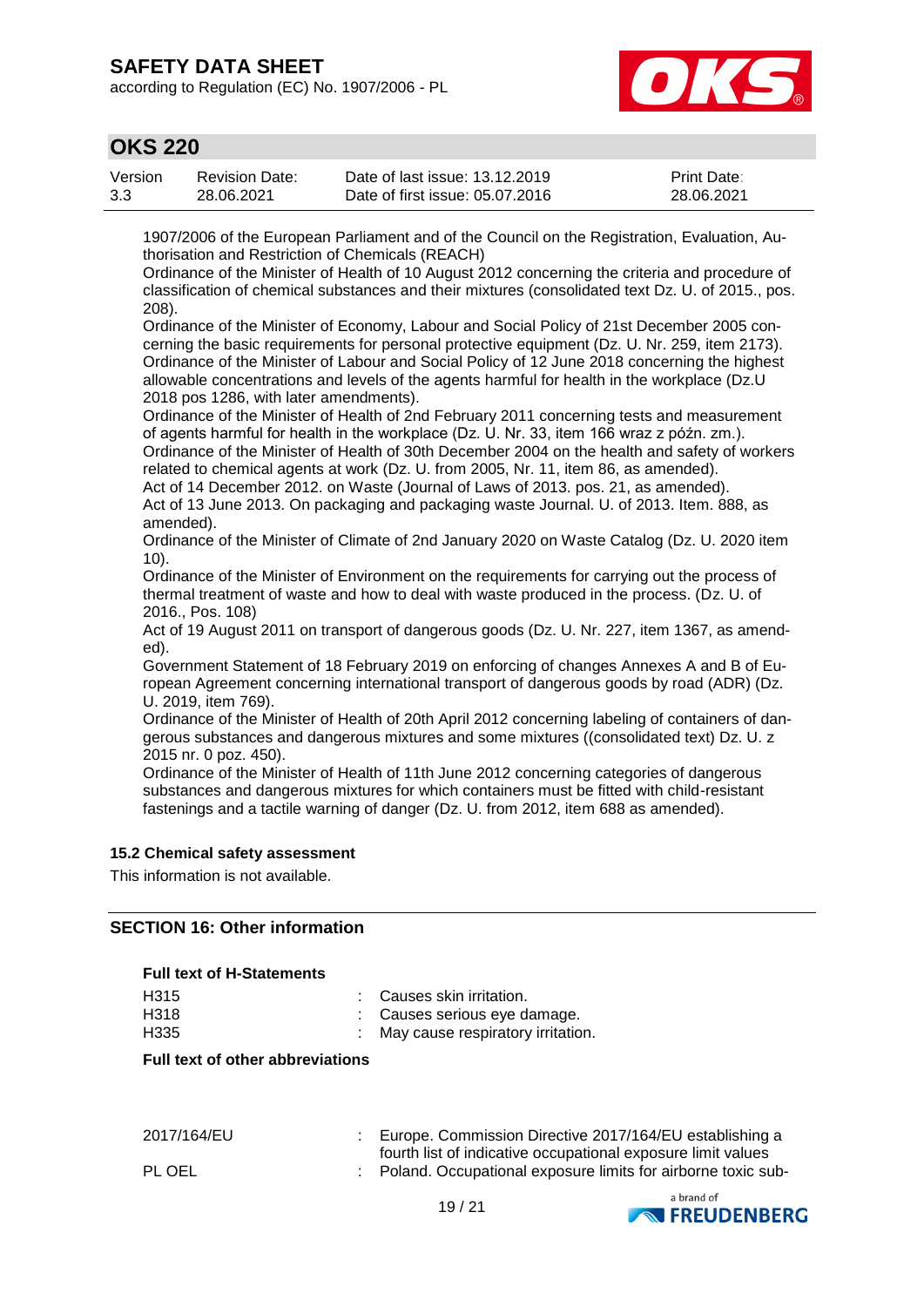according to Regulation (EC) No. 1907/2006 - PL



### **OKS 220**

| Version | <b>Revision Date:</b> | Date of last issue: 13.12.2019  | <b>Print Date:</b> |
|---------|-----------------------|---------------------------------|--------------------|
| 3.3     | 28.06.2021            | Date of first issue: 05.07.2016 | 28.06.2021         |
|         |                       |                                 |                    |

|                    | stances                                      |
|--------------------|----------------------------------------------|
| 2017/164/EU / STEL | : Short term exposure limit                  |
| 2017/164/EU / TWA  | : Limit Value - eight hours                  |
| PL OEL / NDS       | : Maximal Admissible Concentration           |
| PL OEL / NDSch     | : Maximal Admissible Temporary Concentration |
|                    |                                              |

ADN - European Agreement concerning the International Carriage of Dangerous Goods by Inland Waterways; ADR - European Agreement concerning the International Carriage of Dangerous Goods by Road; AIIC - Australian Inventory of Industrial Chemicals; ASTM - American Society for the Testing of Materials; bw - Body weight; CLP - Classification Labelling Packaging Regulation; Regulation (EC) No 1272/2008; CMR - Carcinogen, Mutagen or Reproductive Toxicant; DIN - Standard of the German Institute for Standardisation; DSL - Domestic Substances List (Canada); ECHA - European Chemicals Agency; EC-Number - European Community number; ECx - Concentration associated with x% response; ELx - Loading rate associated with x% response; EmS - Emergency Schedule; ENCS - Existing and New Chemical Substances (Japan); ErCx - Concentration associated with x% growth rate response; GHS - Globally Harmonized System; GLP - Good Laboratory Practice; IARC - International Agency for Research on Cancer; IATA - International Air Transport Association; IBC - International Code for the Construction and Equipment of Ships carrying Dangerous Chemicals in Bulk; IC50 - Half maximal inhibitory concentration; ICAO - International Civil Aviation Organization; IECSC - Inventory of Existing Chemical Substances in China; IMDG - International Maritime Dangerous Goods; IMO - International Maritime Organization; ISHL - Industrial Safety and Health Law (Japan); ISO - International Organisation for Standardization; KECI - Korea Existing Chemicals Inventory; LC50 - Lethal Concentration to 50 % of a test population; LD50 - Lethal Dose to 50% of a test population (Median Lethal Dose); MARPOL - International Convention for the Prevention of Pollution from Ships; n.o.s. - Not Otherwise Specified; NO(A)EC - No Observed (Adverse) Effect Concentration; NO(A)EL - No Observed (Adverse) Effect Level; NOELR - No Observable Effect Loading Rate; NZIoC - New Zealand Inventory of Chemicals; OECD - Organization for Economic Co-operation and Development; OPPTS - Office of Chemical Safety and Pollution Prevention; PBT - Persistent, Bioaccumulative and Toxic substance; PICCS - Philippines Inventory of Chemicals and Chemical Substances; (Q)SAR - (Quantitative) Structure Activity Relationship; REACH - Regulation (EC) No 1907/2006 of the European Parliament and of the Council concerning the Registration, Evaluation, Authorisation and Restriction of Chemicals; RID - Regulations concerning the International Carriage of Dangerous Goods by Rail; SADT - Self-Accelerating Decomposition Temperature; SDS - Safety Data Sheet; SVHC - Substance of Very High Concern; TCSI - Taiwan Chemical Substance Inventory; TRGS - Technical Rule for Hazardous Substances; TSCA - Toxic Substances Control Act (United States); UN - United Nations; vPvB - Very Persistent and Very Bioaccumulative

| <b>Further information</b>                                                |                  |                    |  |  |  |
|---------------------------------------------------------------------------|------------------|--------------------|--|--|--|
| <b>Classification procedure:</b><br><b>Classification of the mixture:</b> |                  |                    |  |  |  |
| Skin Irrit, 2                                                             | H <sub>315</sub> | Calculation method |  |  |  |
| Eye Dam. 1                                                                | H318             | Calculation method |  |  |  |
| STOT SE3                                                                  | H335             | Calculation method |  |  |  |

This safety data sheet applies only to products as originally packed and labelled. The information contained therein may not be reproduced or modified without our express written permission. Any forwarding of this document is only permitted to the extent required by law. Any further, in particular public, dissemination of the safety data sheet (e.g. as a document for download from the Internet) is not permitted without our express written consent. We provide our customers with amended safety data sheets as prescribed by law. The customer is responsible for passing on